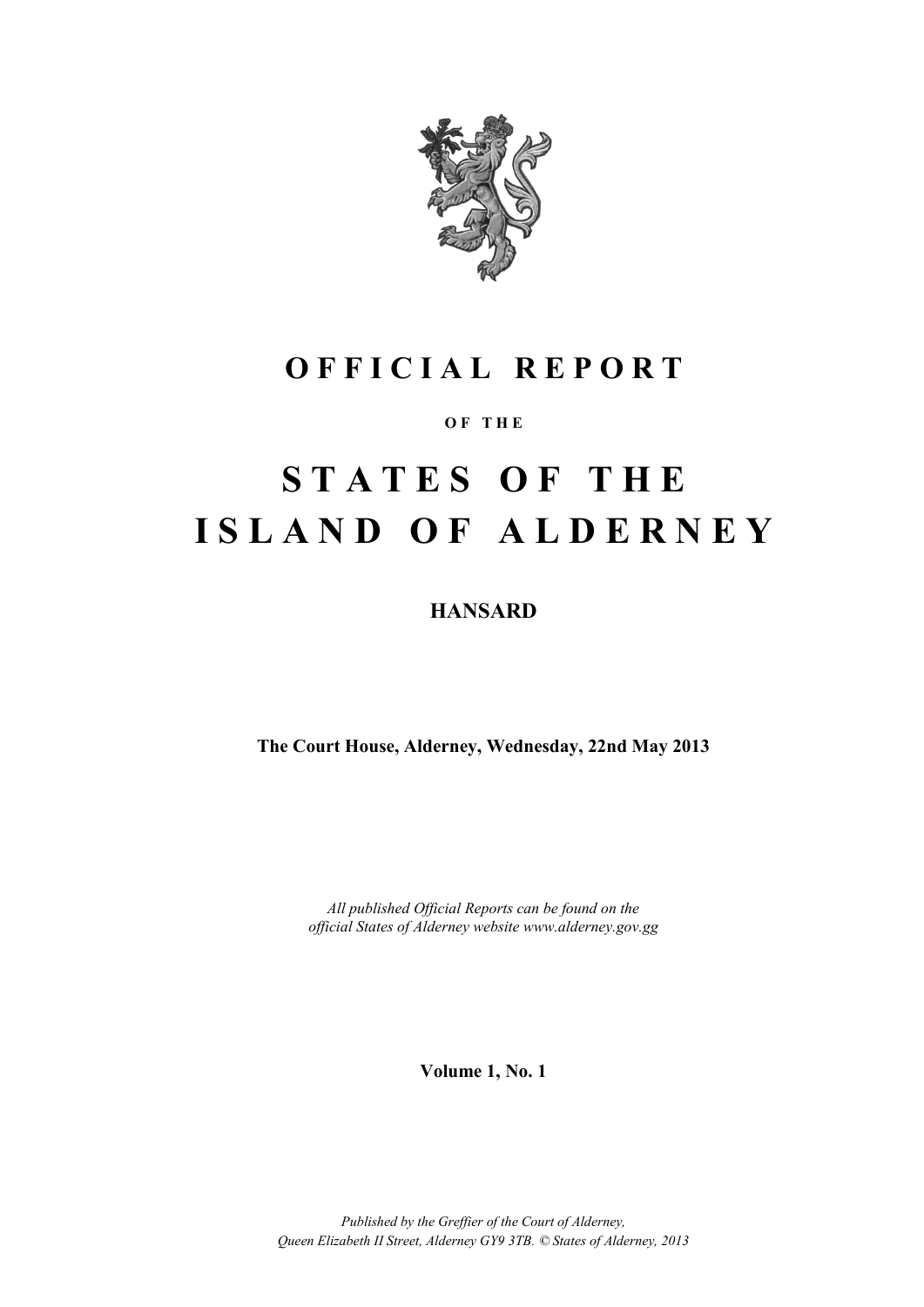#### **Present:**

#### **Mr Stuart Trought, President**

#### **Members**

Mr Paul Arditti Mr Raymond Berry Mr Matthew Birmingham Mr Neil Harvey Mr Louis Jean Mr Robert McDowall Mr Steve Roberts Mr Chris Rowley Mr Francis Simonet Mr Ian Tugby

## **The Greffier of the Court**

Mrs Sarah Kelly

## **Business Transacted**

*Page*

|                                                                                                                                                               | rage |
|---------------------------------------------------------------------------------------------------------------------------------------------------------------|------|
|                                                                                                                                                               |      |
|                                                                                                                                                               |      |
| Billet for Wednesday, 22nd May                                                                                                                                |      |
| II. Alderney eGambling (Amendment) Regulations, $2013$ – Regulations not be annulled –                                                                        |      |
| III. Policy and Finance Committee – Motion of No Confidence in the Chairman,<br>Mr Paul Arditti - Motion passed and Mr Francis Simonet elected new Chairman 7 |      |
| Questions and Reports                                                                                                                                         |      |

*The Assembly adjourned at 7.42 p.m.*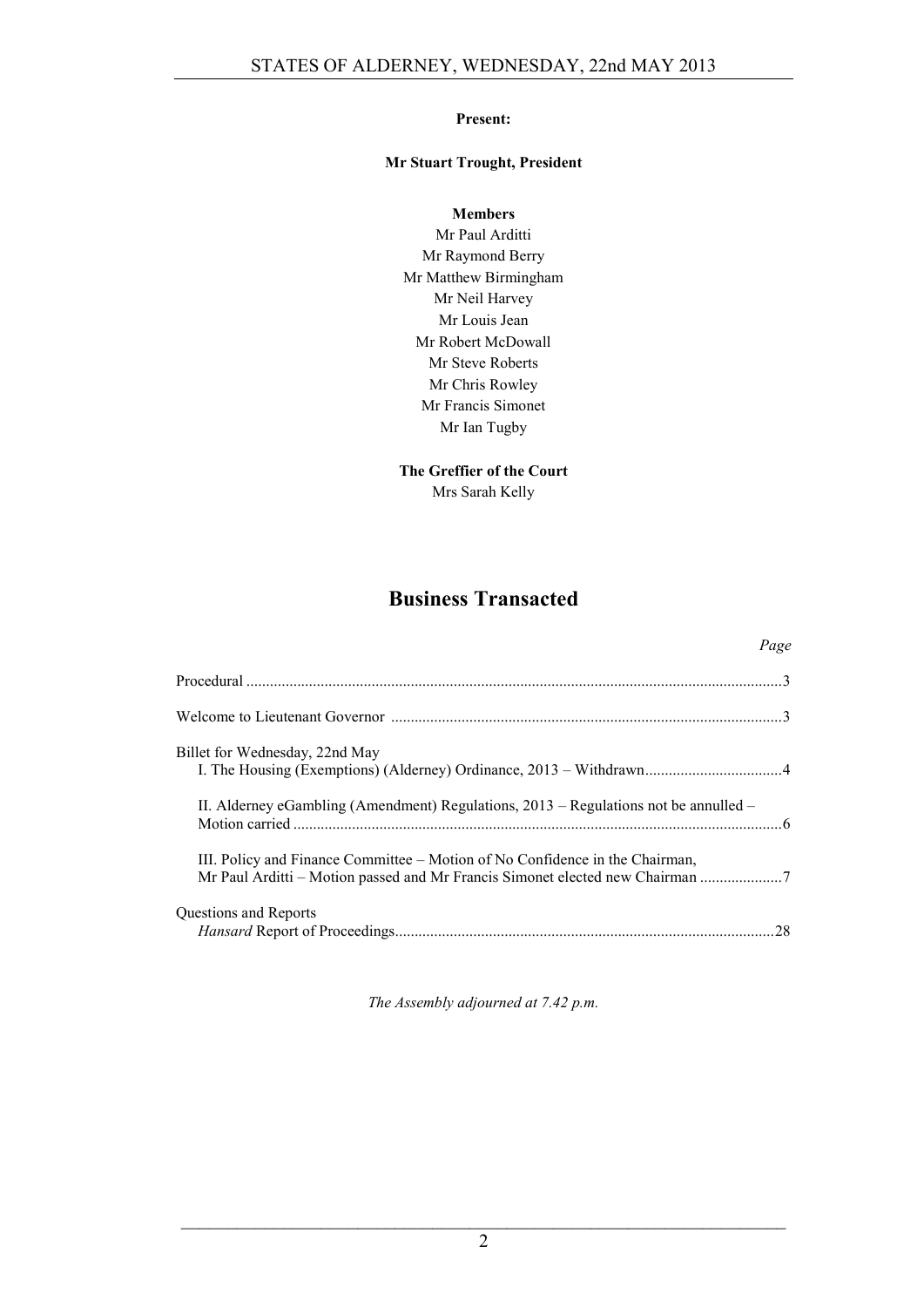# T H E S T A T E S' D E B A T E S OFFICIAL REPORT

2013 ––––––––––––––––––––––––––––––––––––––––––––––––––––––––––––––––––––

––––––––––––––––––––––––––––––––––––––––––––––––––––––––––––––––––––

Wednesday, 22nd May Volume 1

## States of Alderney

*The States met at 5.29 pm in the presence of His Excellency Air Marshal Peter Walker, C.B., C.B.E. Lieutenant-Governor and Commander-in-Chief of the Bailiwick of Guernsey*

[THE PRESIDENT *in the Chair*]

#### **PRAYERS**

*The Greffier*

#### **Procedural**

**The Greffier:** Sir, perhaps before we start the proceedings this evening, I have been asked by the *Alderney Press* and *Journal* if they can take a still photograph of the Members as they sit, sir.

**The President:** Pray let them proceed.

**The Greffier:** Thank you.

*There was a short pause for photographs to be taken*

10

5

#### **Welcome to Lieutenant Governor**

**The President:** Madam Greffier, before you call Item I, I would just like to formally welcome the Lieutenant Governor and his ADC here to join us this evening. So if you would now proceed with Item I, please.

> **ROLL CALL** *The Greffier*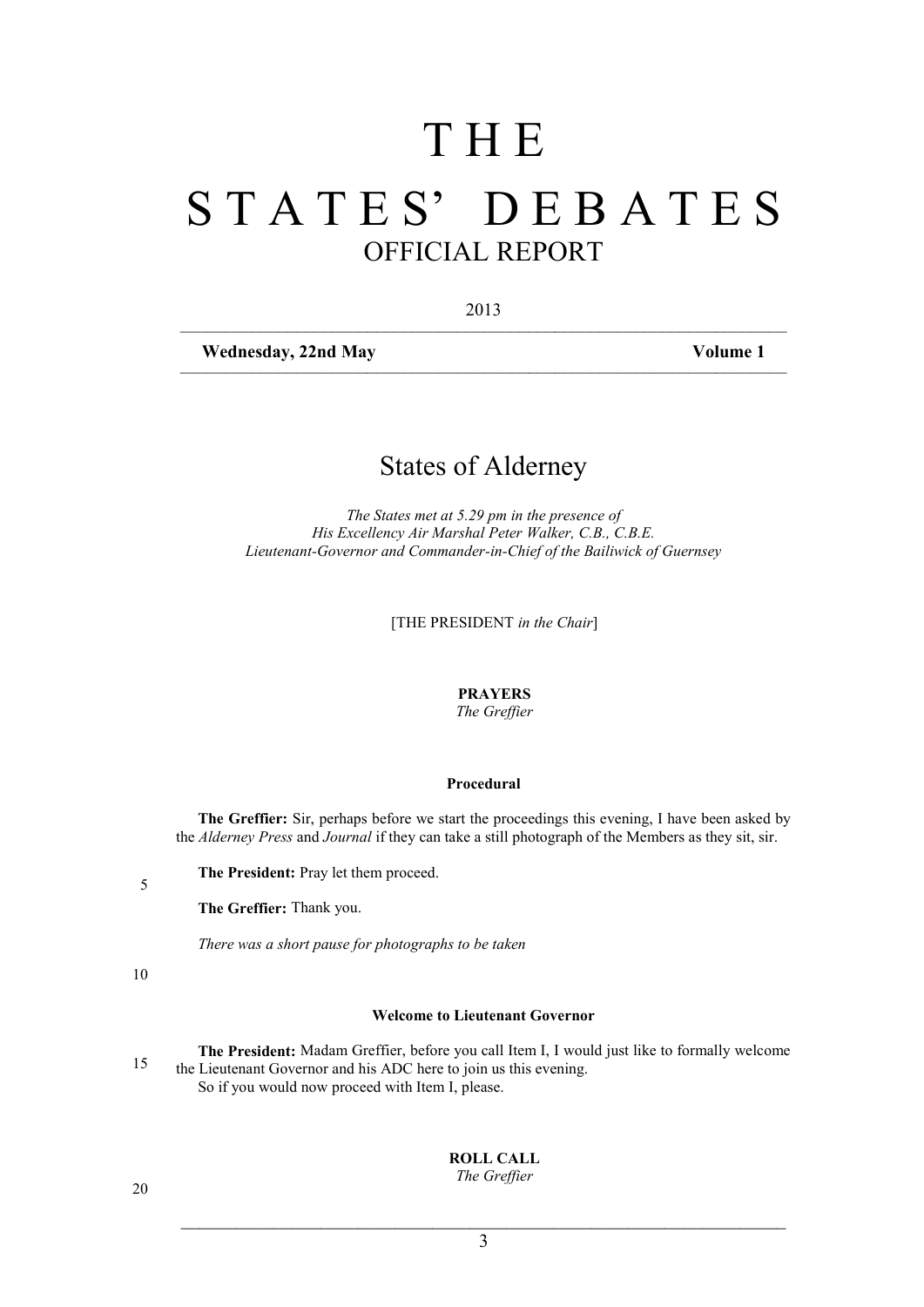# Billet d'État

for Wednesday, 22nd May 2013

# Orders of the Day

#### **Housing (Exemptions) (Alderney) Ordinance 2013 Item I withdrawn**

*Item I.*

25

35

*The States is asked:* 30 *To approve The Housing (Exemptions) (Alderney) Ordinance, 2013.*

> **The Greffier:** Item I, sir, is The Housing (Exemptions) (Alderney) Ordinance 2013. The States is asked to approve that Ordinance.

**The President:** Thank you very much indeed. Mr Birmingham as Convener.

**Mr Birmingham:** Thank you, Mr President.

40 Wour Excellency, ladies, gentleman and Members.

Notes from the People's Meeting, which was held last Wednesday: I, myself, was Convener. I was assisted by the Chief Executive, the Treasurer and the Minutes Secretary. The President was in attendance, there were eight other States Members, excluding myself, and we estimated that there were *approximately* 80 to 100 people in attendance. There were three Press in the building.

Item I, which was The Housing (Exemptions) (Alderney) Ordinance 2013: there were 45 numerous comments on this Item.

Starting from the top, comments included: having confirmed that section  $33(1)(c)$  of the Building and Development Control (Alderney) Law 2002 deals with construction of single dwellings, which allows individuals not qualified under a C permit to construct dwellings, and as

the AHA are independent from the States, it was stated that there is a lack of detail of the future developments the AHA is proposing to undertake. The information known are planned estates at Platte Saline, the Grand site, Whitegates and Coastguards, with 15 to 25 new dwellings estimated to be built.

Any development at Whitegates and Coastguards would involve a land use plan, or LUP, <sup>55</sup> issued as these will be development in the greenbelt. The Convener advised that the States are currently only passing Exemption Ordinances relating to Platte Saline and the Grand site and the Building and Development Control Committee have not been made aware of any plans relating to the other two sites mentioned. It was noted that AHA will be undertaking renovation works at Coastguards on existing social housing.

- $\frac{60}{\text{A}}$  contributor also asked: 'Should this Ordinance be approved by the States, would the AHA be exempt from future Exemption Ordinance for development?' The Convener advised that all developments would still be subject to planning application process and confirmed that this Ordinance, if approved, would eliminate the requirement for AHA to apply for an Exemption Ordinance each time development was applied for. He further advised that changes to the land use
- plan would be required, depending on the location of the developments; however, not if the area is already classed as building land.

The same contributor then went on to say that, although supportive of the AHA, he hoped the States would not support this Exemption Ordinance as the public need to be aware of the plans and be allowed to have their say on any future development by the AHA.

- Exemption Ordinances allow the public to voice their concerns regarding proposed developments in a public forum, i.e. the People's Meeting and, by allowing this Ordinance to be passed, that opportunity would be taken away. A review of the planning rules and processes may need to be undertaken if necessary as notices are no longer posted on proposed development sites, nor are any neighbours contacted: the information is only published in the *Alderney Gazette*. The
- The current system process works and does not cause any significant delays.

 $\mathcal{L}_\text{max}$  , and the contribution of the contribution of the contribution of the contribution of the contribution of the contribution of the contribution of the contribution of the contribution of the contribution of t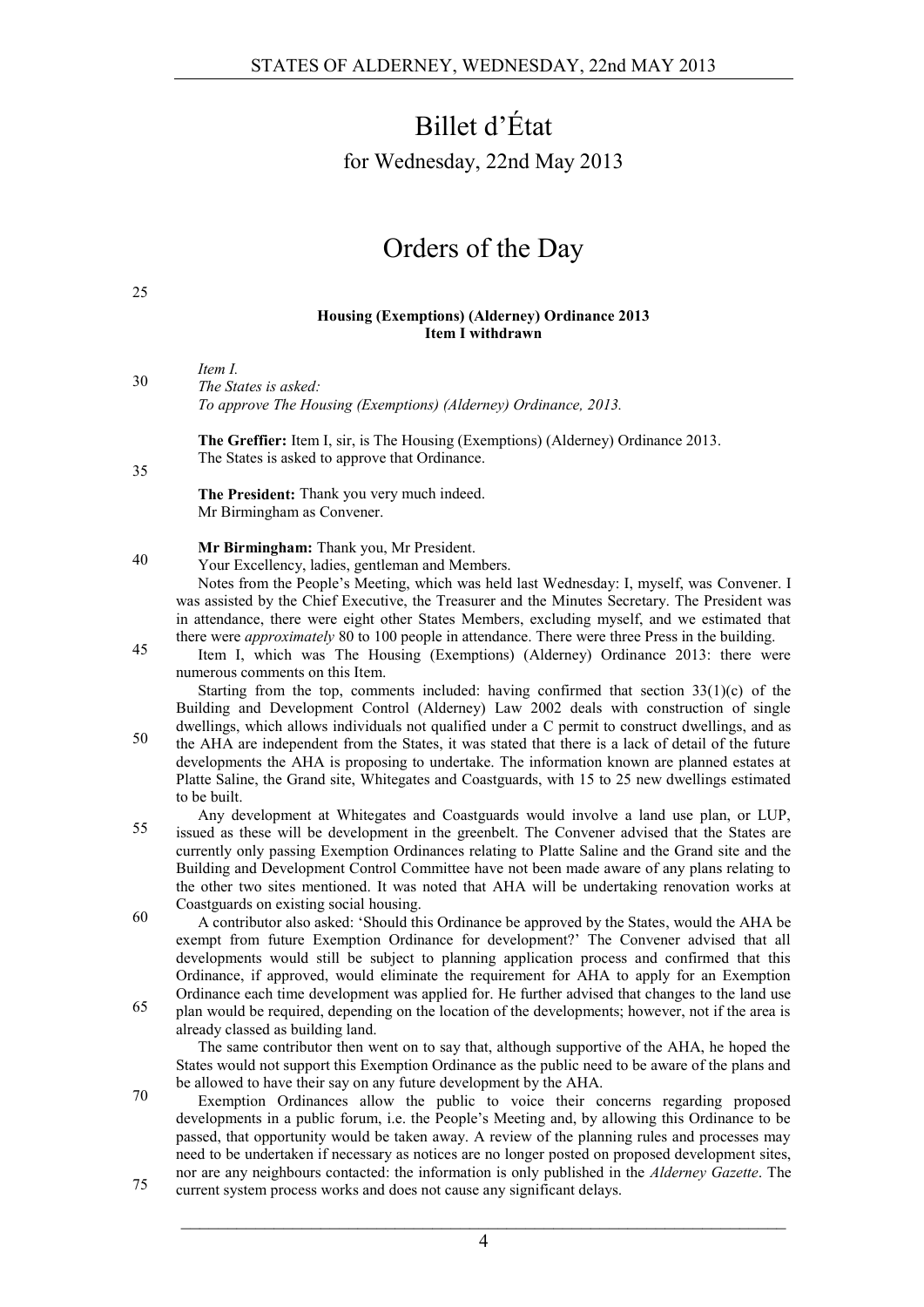Another contributor said that the whole States should re-examine AHA's plans. The process of applying for an Exemption Ordinance was a safeguard and if AHA no longer has to apply for an Exemption Ordinance, as few as three people in the States are required to make a decision on planning applications. This matter should be held in abeyance until a review of the planning rule 80 was completed.

Another contributor said that, in the four years since the formation of the AHA, there has only been one Exemption Ordinance for the Platte Saline development; therefore, it is hard to believe that the drafting of individual Ordinances are resource intensive, as stated in the submission. It is wrong to deprive the public of the advance knowledge and information of upcoming  $85$  developments.

One contributor stated that, as only a few people had spoken on this matter, he was unsure if others present agree with statements made and he requested the Convener ask those present whether they are in favour of the Exemption Ordinance. I decided to take a vote and ask people whether they would support it. No one raised their hand. I then asked if they were against and a

substantial majority raised their hands, but there were also a fair number of abstentions, who did 90 not vote in either case.

That concludes the comments relating to Item I.

**The President:** Thank you very much, Mr Birmingham. Mr Simonet, I believe you wish to propose Item I.

> **Mr Simonet:** Yes, indeed, Mr President. As read, I would like to propose this Item for consideration.

100 **The President:** Thank you very much. Mr Birmingham, I believe you wish to second this.

**Mr Birmingham:** Yes, I will second the Item.

- 105 **The President:** Thank you very much. Madam Greffier, I believe we have an amendment, if you would be kind enough to read that to the people.
- **The Greffier:** Sir, there is an amendment, proposed by Mr Simonet and seconded by Mr Berry, that the States is asked to consider the following amendment:

*'That Item I on the Billet for Wednesday 22nd May 2013 be withdrawn.'*

**The President:** Thank you. Mr Simonet, do you confirm that you wish to propose this?

**Mr Simonet:** Indeed, I do, Mr President.

**The President:** Mr Berry, do you wish to confirm that you second this? 120

**Mr Berry:** I confirm it, sir, and reserve my right to speak.

**The President:** Thank you very much indeed. In that case, does any Member wish to speak?

125 Sorry, Mr Simonet, do you care to propose this?

**Mr Simonet:** Yes, thank you, Mr President.

In proposing this amendment, the Building Development Control Committee are mindful of some public concern that the main proposition may restrict the opportunity for an early debate on any proposed development by Alderney Housing Association. We are also aware that the process to review the Building Development Control Law is now proceeding well.

As the Housing (Exemptions) Ordinance will be included in that review, the Committee, on reflection, concluded that it should now wait until that process has been completed; therefore, I recommend this amendment to Members.

135

**The President:** Thank you very much, Mr Simonet.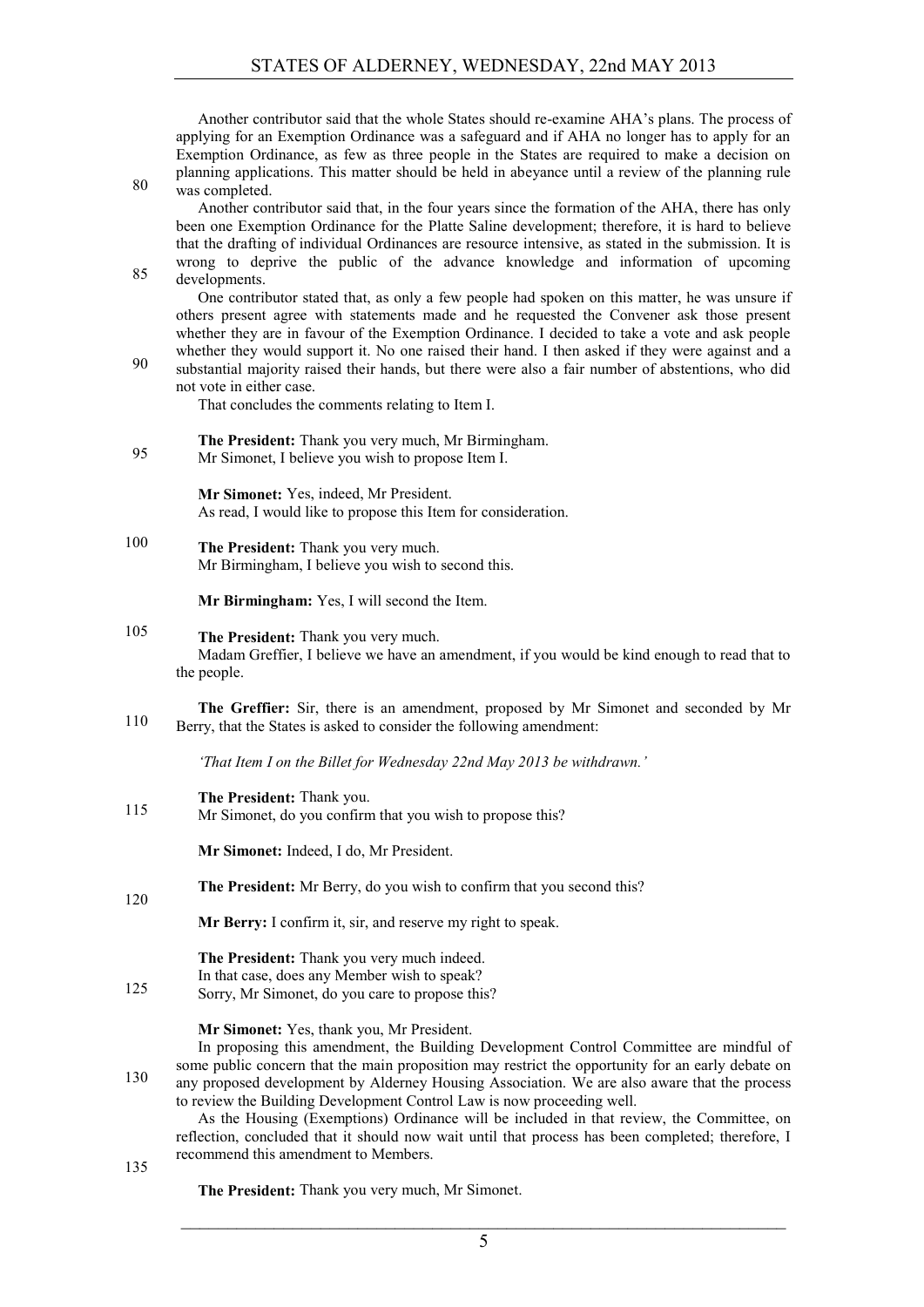Does any Member wish to speak on the amendment? Mr Arditti.

140 **Mr Arditti:** I can be brief.

I support the withdrawal. If it had not been withdrawn, then I would have been very happy to have voted against it. Exemption Ordinances, with the Law that we have at the moment, in my view are important. Often they have been side-stepped, but they are important. In my view, they are important because planning, under our Law, is the province of the Building Development

- Control Committee alone, whereas the Ordinance is the one bit of the planning process which 145 comes to the full States – which means there can be a People's Meeting, there can be a public debate and some of those public debates, in my own experience, have been quite important ones. Therefore, I do not wish to waste States' time by attempting to oppose the withdrawal in order
- to attempt the overturning of the original Item, but I do hope that part of the review will include the idea that we are a small Island and that we all have an interest in the *building* of the unit – not the planning considerations, not the style or the character or any of the detail, as that is a planning matter – but Exemption Ordinances are the only time that building on the Island comes before the full States and the public for the decision as to whether there is to be such a building in that location *at all*.

155

**The President:** Thank you, Mr Arditti. Does any other Member wish to speak on the amendment? In that case, Madam Greffier, will you call the vote, please.

### 160 **The Greffier:** So it is the vote for the amendment only.

*A vote was taken and the result was as follows:*

|     | FOR           | <b>AGAINST</b> |
|-----|---------------|----------------|
| 165 | Mr Tugby      | None           |
|     | Mr Arditti    |                |
|     | Mr Birmingham |                |
|     | Mr Berry      |                |
|     | Mr Jean       |                |
| 170 | Mr Harvey     |                |
|     | Mr Simonet    |                |
|     | Mr McDowall   |                |
|     | Mr Rowley     |                |
|     | Mr Roberts    |                |
| 175 |               |                |

**The Greffier:** The Item is, therefore, withdrawn.

**The President:** Thank you very much, which means we will not go on to debate the main Item.

180

#### **Alderney eGambling (Amendment) Regulations 2013 Regulations not be annulled Motion carried**

|  | ٠<br>۰.<br>۰.<br>w | n sa<br>I<br>۰. |
|--|--------------------|-----------------|
|--|--------------------|-----------------|

|     | Item II.                                                                                                                                                        |
|-----|-----------------------------------------------------------------------------------------------------------------------------------------------------------------|
|     | The States is asked to resolve:                                                                                                                                 |
| 190 | That The Alderney eGambling (Amendment) Regulations, 2013 not be annulled.                                                                                      |
|     | <b>The President:</b> So if we can proceed to Item II, please, Madam Greffier.                                                                                  |
| 195 | <b>The Greffier:</b> Item II is the Alderney eGambling (Amendment) Regulations, 2013.<br>The States is asked to resolve that those Regulations not be annulled. |
|     | <b>The President:</b> Thank you very much.<br>Mr Birmingham as Convener, please.                                                                                |
|     | Mr Birmingham: Thank you, Mr President, Your Excellency.                                                                                                        |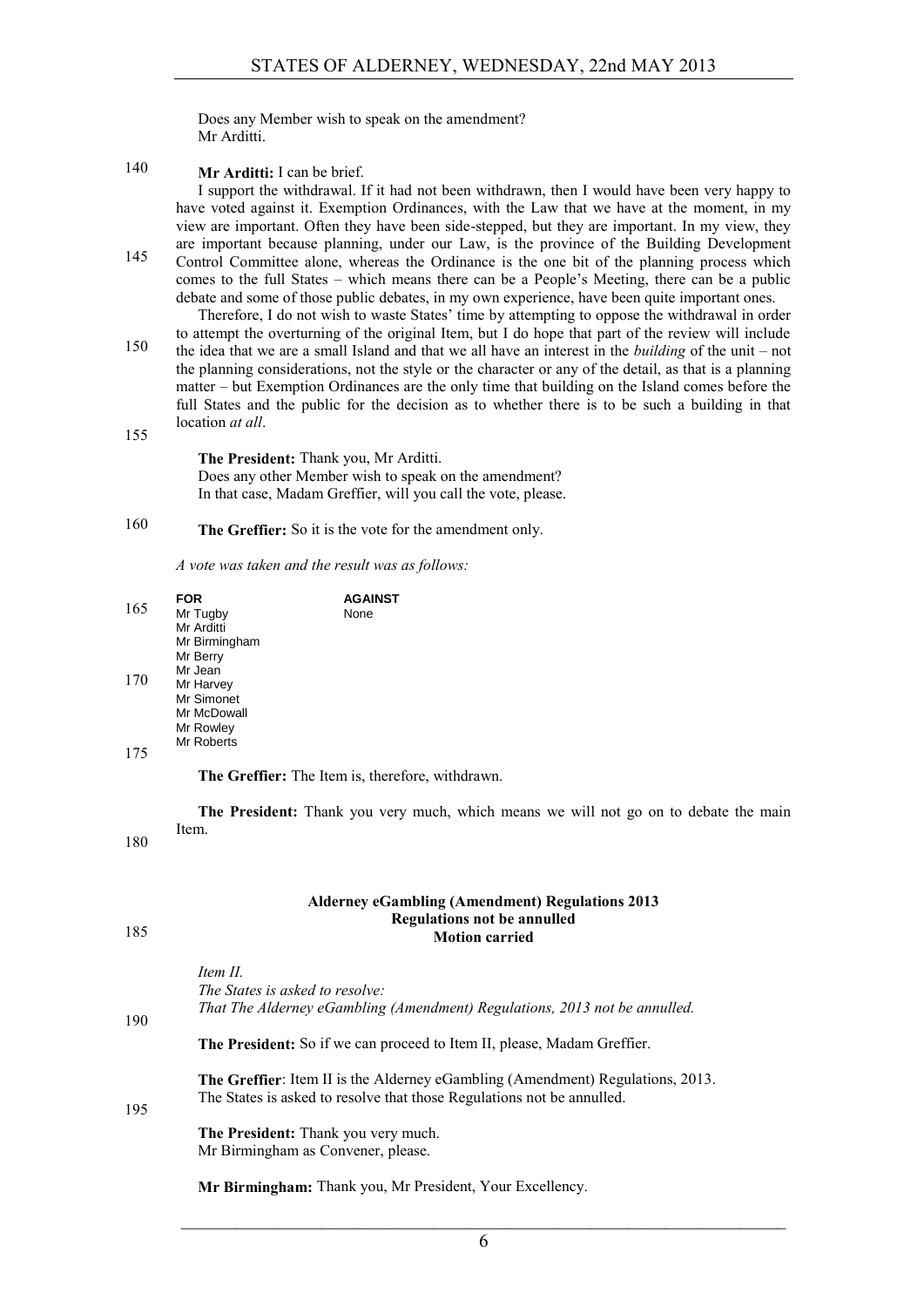I am shocked to say there were no comments on this Item. 200

**The President:** Thank you very much. Mr Arditti, I believe you wish to propose this Item.

- **Mr Arditti:** Thank you, sir. 205 I can be brief. It is all to do with compliance with international standards. We all know the value of our Gambling Control Commission. They support this. This enables them to maintain international standards and I commend it to the full States.
- **The President:** Mr Harvey, I believe you wish to second this. 210

**Mr Harvey:** I would like to second this Item, Mr President.

**The President:** Thank you very much, Mr Harvey. 215 Does any Member wish to comment on Item II? Mr Birmingham.

**Mr Birmingham:** Thank you, Minister, President, Your Excellency and other Members.

I do not think any Member of this Chamber or any member of the public would doubt the significant impact that the Gambling Control Commission has had, not just for the *public* finances 220 of Alderney, but also in terms of employment and profile for the Island as a jurisdiction.

I would just like to take this opportunity to express my full support for the Commission and its work and also its attempts to maintain the highest standards possible in the prosecution of its business on the international stage, as is shown by the introduction of these amendments to its Regulations. These changes can only help to maintain the high regard of the Commission itself, not just by the gaming industry, but also by other governments and regulatory bodies worldwide.

**The President:** Thank you, Mr Birmingham.

- Does any other Member wish to speak on Item II?
- 230 In that case, Madam Greffier, please, if you would call the vote.

#### **The Greffier:** Sir.

*A vote was taken and the result was as follows:*

|     | <b>FOR</b><br>Mr Roberts<br>Mr Rowley                          | <b>AGAINST</b><br>None |
|-----|----------------------------------------------------------------|------------------------|
| 240 | Mr McDowall<br>Mr Simonet<br>Mr Harvey                         |                        |
| 245 | Mr Jean<br>Mr Berry<br>Mr Birmingham<br>Mr Arditti<br>Mr Tugby |                        |

**The President:** Thank you very much, Madam Greffier.

250

235

#### **POLICY AND FINANCE COMMITTEE**

#### **Motion of No Confidence in the Chairman, Mr Paul Arditti Motion passed and Mr Francis Simonet elected new Chairman** 255

*Item III. The States is asked to resolve: (a) under Section 49(4) of the Government of Alderney Law, 2004 to remove Mr Paul Arditti*  260 *as member of the States of Alderney Policy and Finance Committee (the Policy Committee); and (b) under Section 50(1) of that Law to elect a Chairman of that Committee.*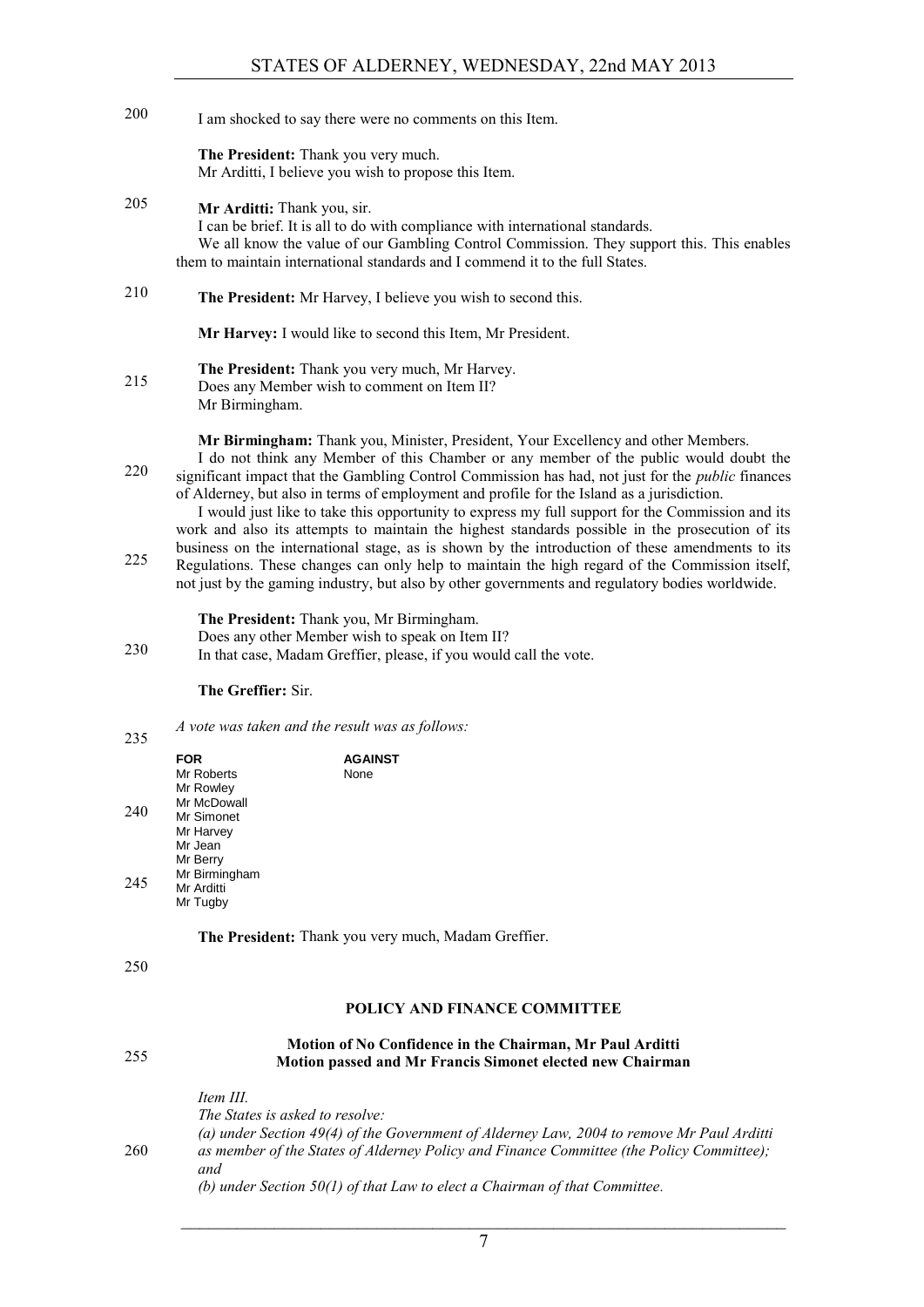**The President:** If we can move on to Item III on the Agenda, please.

**The Greffier:** Yes, sir. 265

Item III is a Motion of No Confidence in the Chairman of the Policy and Finance Committee, Mr Paul Arditti.

The States is asked to resolve, under section 49(4) of the Government of Alderney Law 2004, to remove Mr Paul Arditti as Member of the States of Alderney Policy and Finance Committee

270 (the Policy Committee); and, under section 50(1) of that Law, to elect a Chairman of that Committee.

> **The President:** Thank you very much, Madam Greffier. Mr Birmingham as Convener.

275

**Mr Birmingham:** Thank you, Mr President, Your Excellency and fellow Members.

There were a large number of comments on this Item, so in the words of Capt. Oates, 'I… may be some time.'

The first comment was that there is a lack of detail in the Billet as to why there had been a Vote of No Confidence and the public has had to rely on what has been written in the local press, 280 who claim it is regarding a matter regarding Alderney Electricity Ltd. The Convener advised that the vote had nothing to do with AEL in itself and details of why the vote was taken will be brought to light at the States meeting next week. He further stated that the Item came from the Policy Committee.

285 A further contributor said that if the Vote of No Confidence is relating to a matter with AEL, the question is: was it a matter relating to why the Chairman handled it or how it was done? The Convener referred to the wording of the motion in the Billet.

Another contributor said that, according to the Government of Alderney Law,

'People's Meetings shall be held for the purpose of explaining Items on the Billet to the public in attendance', 290

and the comment was noted by the Convener.

A further contributor said that the Item should be withdrawn from the Billet as it has been done in an unconstitutional way and there is no supporting evidence why the Vote of No Confidence was taken. The Convener stated that the process has been carried out in accordance with the Government of Alderney Law and brought forward by the Chairman of the Building and Development Control Committee, Mr Simonet, following a meeting held on 29th April.

The same contributor stated that this is the best composition of States Members and Civil Service in a long time and there is an opportunity to do good for the Island. He did not wish to see any Member of the States resign and urged them to get their heads down and work. He added that a large number of the electorate voted for Mr Arditti and it is not the first time a Chairman has been off-Island and other Members have got together to take a vote to make changes, and he cited the example of Mr Tugby and the Marina Advisory Group.

One contributor commented that should the Vote of No Confidence go through, it will have significant repercussions in relation to the States of Guernsey. The Convener advised that he was unsure of what will happen from here as he has not been aware of any other proposed changes. He further stated that, due to the contentious nature of this Item, it was not an appropriate place for States Members to speak at the meeting, as the correct place will be at this week's States meeting.

It was queried whether the motion on the Billet is the same wording as the one that the signatories put their names to at the special meeting. 310

Another contributor asked whether the submission on the Billet refers to:

'e-mail correspondence in respect of… (AEL), which lead the Committee to support this resolution.'

That is a quotation; therefore, it is clear that this *is* to do with AEL. 315

A further contributor said that the facts behind this decision must be known before making a decision at the States meeting. This matter will be widely reported in the Bailiwick and he wondered what the States of Guernsey will think.

Another contributor said that the most significant fact was that seven Members had voted in favour of the Vote of No Confidence in the Chairman because they have identified a problem 320 which needed to be dealt with; thus doing their job.

Another contributor said unscheduled meetings when a Chairman is away give the impression of a conspiracy going on. There has been no valid reasons given for Mr Arditti to resign and he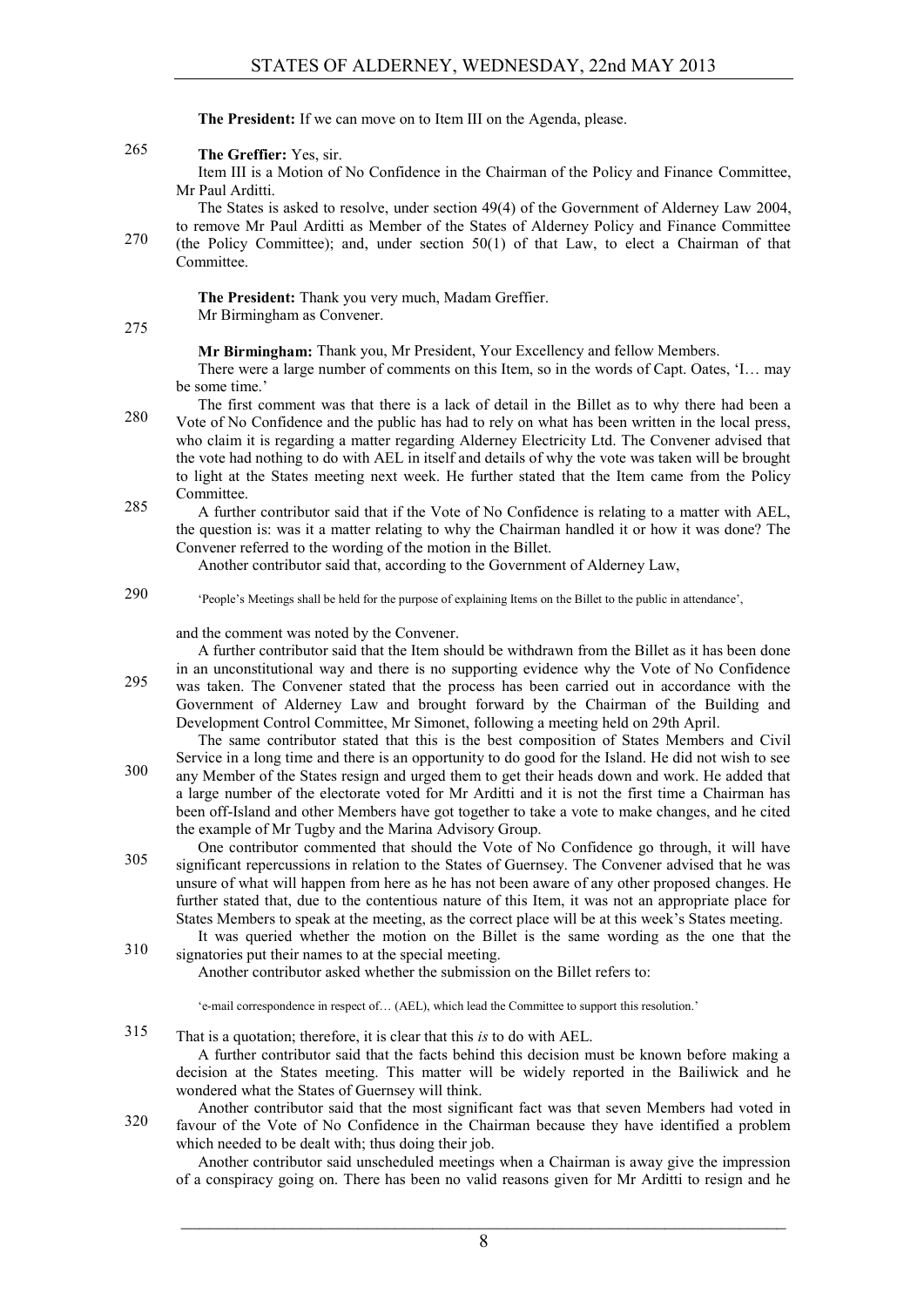has always acted in the best interests of the people of Alderney. They went on to further state that 325 this motion is unwarranted and unjustified.

It was queried if another vote by show of hands could be taken, as had been done with Item I, and the Convener advised that it would not be appropriate due to the nature of the Item: a proper debate will take place at the States meeting.

It was suggested that the States meeting is held in the Island Hall, based on the turnout, and the Convener advised that he would raise this with the President. As a note, this was discussed, but due to technical reasons based around the recording systems it was not possible to move.

One contributor pointed out that States of Guernsey representatives are voted for by the public. Alderney States Members vote for the Chairman of the various Committees without having to give reasons for their decisions to vote to the public. This Billet Item is because of a lack of confidence in a Chairman and the Members do not need to give their reasons. 335

Another contributor made reference to the Government of Alderney Law, section 49(4), regarding how a Member can be voted on to a Committee and further made reference to the States Members' Code of Conduct, Part IV, which explains the procedure for considering complaints of another Member. He made further reference to Parts 7 and 8 of the States Members' Code of

Conduct. The contributor did quote at length from the Code of Conduct but, in the circumstances, I 340 do not think it would be necessary to repeat those comments that he made.

Another contributor stated that if a majority of the States Members had already voted in favour of this Item, how can the public have confidence in a statement by the Convener that there will be a proper debate at the States meeting? The Convener reiterated his previous statement that he will

not ask Members present to comment at this meeting and advised that he, personally, will be speaking at the States meeting to give his reasons for the way he votes. He further stated that he cannot control what other individual Members say outside of this meeting.

Another contributor stated that it is a simple administration matter. Mr Arditti is not being asked to resign as a States Member, but as a Chairman of the Committee.

- A contributor queried what will be reported at the States meeting, as a large number of comments and questions that have been raised regarding the Item. The contributor stated that there has been an absence of comments in the past. The Convener advised that there is at least one staff member, usually two, present at every People's Meeting to take notes, which are circulated to all States Members prior to a meeting and are reported on by the Convener at all States meetings, as I am doing presently; however, these are not verbatim or in a *Hansard* format.
	-

That is the last comment on my list.

360

**The President:** Thank you very much, Mr Birmingham.

Mr Simonet, I believe you wish to propose this motion.

**Mr Simonet:** Indeed, I do, Mr President.

First of all, I would just like to say that this Vote of No Confidence is not directly to do with AEL; it is just that was the last straw that broke the camel's back. So what I propose to do is to read out the censure motion, which will explain matters and what happened in detail.

This is the censure motion, which will supply matters and what happens This is the censure motion that was passed at the Policy Committee:

'The Committee note with disappointment and concern the recent actions of its Chairman in the matter of the requirement that the Committee agree certain resolutions regarding the States of Alderney's majority shareholding in Alderney Electricity Ltd (AEL). The Committee notes in particular the following:

(a) That the Chairman failed to recognise that the interests of the States of Alderney were placed in serious jeopardy by his refusal to allow the Committee to urgently review, consider and debate the recommendations made by the board of AEL and to vote upon those recommendations, as necessary, in the interests of the States of Alderney as a majority shareholder. In particular, the Chairman's actions created a situation where there was a real risk of a mass resignation of the board of AEL, with serious implications of the effective operation of that company and, as a possible 375 consequence, create a potential threat to the continuity of power generation and the supply on the Island and of unnecessary destruction and costs. (b) On being pressed by the Committee members to reverse his decision described at (a) above, the Chairman acted unreasonably, unconstitutionally, and in an entirely inappropriate manner, by agreeing to convene this meeting, but *only on the condition* that members pre-agreed to vote any decision in accordance with the Chairman's direction. (c) That in abruptly walking out during a discussion by the members of the Committee, which was specifically convened to urgently address the matters described at (a) and (b) above, the Chairman not only portrayed a childish approach and a disrespect for his fellow Committee members, but, more importantly, he wholly abdicated his

responsibility to ensure that the interests of the States of Alderney were properly protected by using his best endeavours and good offices to bring about a resolution of the difficulties which have arisen with the AEL board and 385 the Committee.'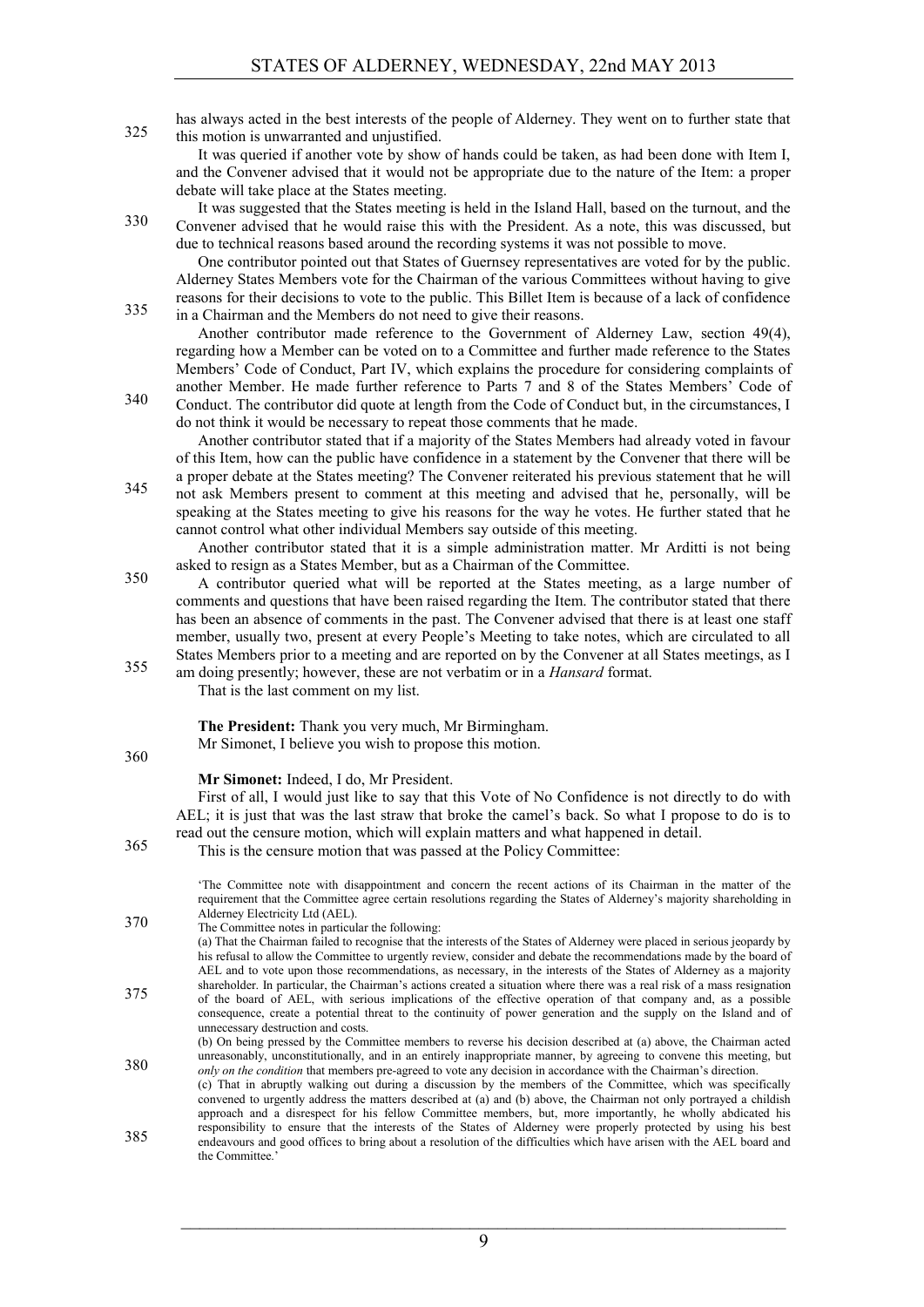As a consequence, the Committee resolved to censure the Chairman and requested that the Chairman consider his position and whether it is appropriate, in the circumstances, that he continue in his post. Later, there was a meeting at the President's office of the remainder of the States Members – with the exception of Mr Jean, who we knew would not support it. No secret meeting – a meeting in the President's office, and I shall read out that letter now…

Sorry, I should say that it was decided to write to Mr Arditti to explain the concerns and the decision of those States Members present:

'The Policy Committee's motion of censure against it Chairman, 29th April, 2013:

- We note with sadness and concern the Policy Committee's above resolution, which was confirmed by a clear majority at its meeting on Monday, 29th April 2013. We also note the background and supporting information, particularly the e-mail correspondence between yourself and the Chairman of Alderney Electricity Ltd (AEL), which lead the 400 Committee to vote this resolution.
	- We have carefully considered these matters and conclude that this censure against you makes your continuing role as Chairman of the Policy Committee untenable. You have clearly lost the confidence of the majority of your Committee members and your actions and conduct in respect of these matters concerning AEL are wholly inappropriate, falling some way short of the standard to be reasonably expected of the Chairman of a States of Alderney Committee.
- We therefore conclude that, in the interests of the States of Alderney, the best course of action now is for you to 405 immediately resign your position as Chairman of the Policy Committee. In these circumstances, the motion of censure will remain a confidential annex to the Policy Committee's meeting minutes and you will be free to offer publicly your own reasons for your resignation.
- Should you choose not to resign forthwith, the matter will be brought for debate to the next full States meeting, which should you choose not to resign fortuwith, the matter will be brought for debate to the flext full states meeting, which will, of course, be a public meeting. We must advise you that, at this meeting, we would move a forma you as Chairman of the Policy Committee.'

That was signed by seven of the available eight States Members.

- The only comment I will add to that, Mr President, because I will reserve my right to speak on this later on, is this. When a Chairman loses the confidence of his Committee, he stands down. This is one of the guiding principles that those of us who are fortunate to live in the Western democracies should observe with dignity and without prevarication. It is a principle that is honoured wherever a committee is formed, be it parliament, local government or golf club. Mr Arditti refused to resign and that is why we are here tonight.
- I would like to propose this Item for further discussion with the Members here tonight.

**The President:** Thank you, Mr Simonet.

**Mr Arditti:** Sir, a point of order.

**The President:** Yes, Mr Arditti.

**Mr Arditti:** Sir, the proposer cannot reserve his right to speak again; it would not be fair to carry on. He can reply, but he cannot introduce new material.

430

425

395

**The President:** What he can do at the end, when everybody has spoken, he has the right to make a summation.

**Mr Arditti:** He can reply, sir, under our rules – 435

**The President:** That is correct.

**Mr Arditti:** – but he cannot introduce new material.

**The President:** And that is the same with anybody speaking for a second time.

**Mr Arditti:** So, as far as the proposer is concerned, I have heard his charges now.

**Mr Simonet:** Mr President, I want a word.

**The President:** Yes, go ahead.

**Mr Simonet:** I would not be introducing any further evidence, but I am happy to re-read my submission now if it pleases the President.

450

445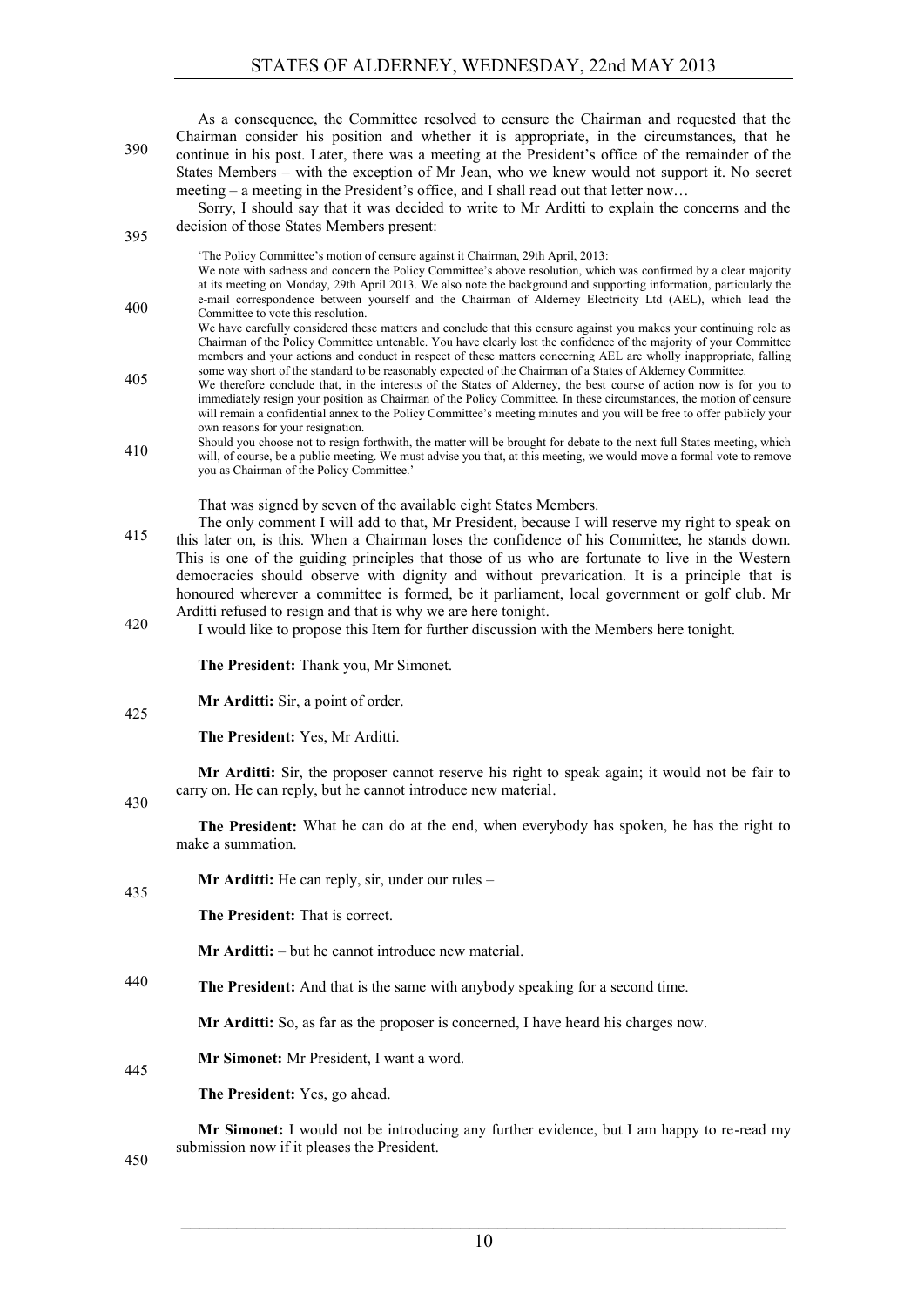**The President:** No, I would rather you wait because you have the right to summate and if people talk about things which are *new* to you, then you have the right to respond to those in your summation.

**Mr Arditti:** Sir, could I just be clear that I will not hear any *new* charges when Mr Simonet 455 speaks again.

**The President:** No. What I am saying, Mr Arditti, is that when everybody has spoken, as the person who has laid the proposition he has the right to summate on what has been talked about by the other people. That does not mean that Mr Simonet will be bringing fresh charges.

**Mr Arditti:** Thank you.

#### **The President:** Right.

465 **Mr Harvey, would you care to second this motion.** 

#### **Mr Harvey:** Thank you, Mr President.

It is with more regret that pleasure that I second this motion. Mr Simonet has summarised the position pretty well, but I think we owe a wider explanation of the circumstances leading up to this. I would concur with him; it is not about AEL. AEL *was* the final straw, as he so openly puts it, but there has been a pattern of behaviour over the previous months which lead to this situation.

Indeed, over the last five months, it has become increasingly clear to some of us that Mr Arditti has absolutely no respect for his fellow States Members, the electorate or even democracy itself.

Some outside the States may doubt this view, seeing Mr Arditti as an energetic, personable figure with a lawyer's fluency and apparent grasp of issues. I have to tell you this is not the Mr Arditti 475 that I and most of the other members of the Policy Committee have worked with and I intend to illuminate the truth about him and the reasons behind the motion.

If I may, I will go back to November of last year when I had just been elected to the States and went to see Mr Arditti to discuss how I could help. I had no fixed ambitions at the time, but some of my supporters had assumed I would stand for the States of Deliberation in Guernsey. Mr Arditti was visibly shaken at the suggestion and did his best to dissuade me, using a favourite phrase of his: 'it will be divisive'.

When I subsequently learned he had dissuaded another new States Member from standing for Guernsey, even hinting that I had withdrawn, I resolved to give the electorate their opportunity to voice an opinion through the plebiscite arrangements, something Mr Arditti had been trying to 485 deny them.

After the plebiscite, I saw Mr Arditti again and he told me how the Committees would be made up and offered me the Chair of Business Development, Tourism and Marketing, telling me who would chair the other Committees. There was little debate. It had been decided. He was in a great hurry to issue a press release confirming unanimous support for his Committee proposals although, in the event, this was not possible.

Over the next two to three weeks, Mr Arditti tried his best to stop the States Members, particularly the new ones, from meeting together, as many of us had wished, suggesting he was concerned that it would end up in arguments and division; the reality, when, at our suggestion, Tony Llewellyn arranged a meeting, was quite the reverse. 495

Nearly all of us wanted to give the new Committee system a chance to work and were very conscious of the accusations of in-fighting levelled at previous States and therefore acquiesced perhaps too readily with Mr Arditti's plans. These included placing himself at the head of anything significant happening inside or even outside Alderney. In proof of this, one only has to look at the

titles he has accumulated, some on a self-appointed basis: Chair of Policy Committee; Chair of 500 States in Committee Part II; Chair of the open People's Meetings; Alderney Liaison Group; Alderney External Relations Group; board Member, Alderney eGambling Ltd; member of Commonwealth Parliamentary Association Management Committee; Chair of Guernsey Scrutiny Committee; Member of the States of Deliberation, and I would add, self-styled 'Senior Politician', 505 a title I cannot find anywhere in the Government of Alderney Laws.

When it comes to handing out lesser posts, such as the Health Department liaison and Breakwater liaison, he is slightly less careful, even to the extent of not asking his chosen ones if they will take these responsibilities before publishing their appointments. He did at least apologise for that, as in his e-mail of 6th February, claiming he was flat out in Guernsey and clearing out for

 $510$  his hols.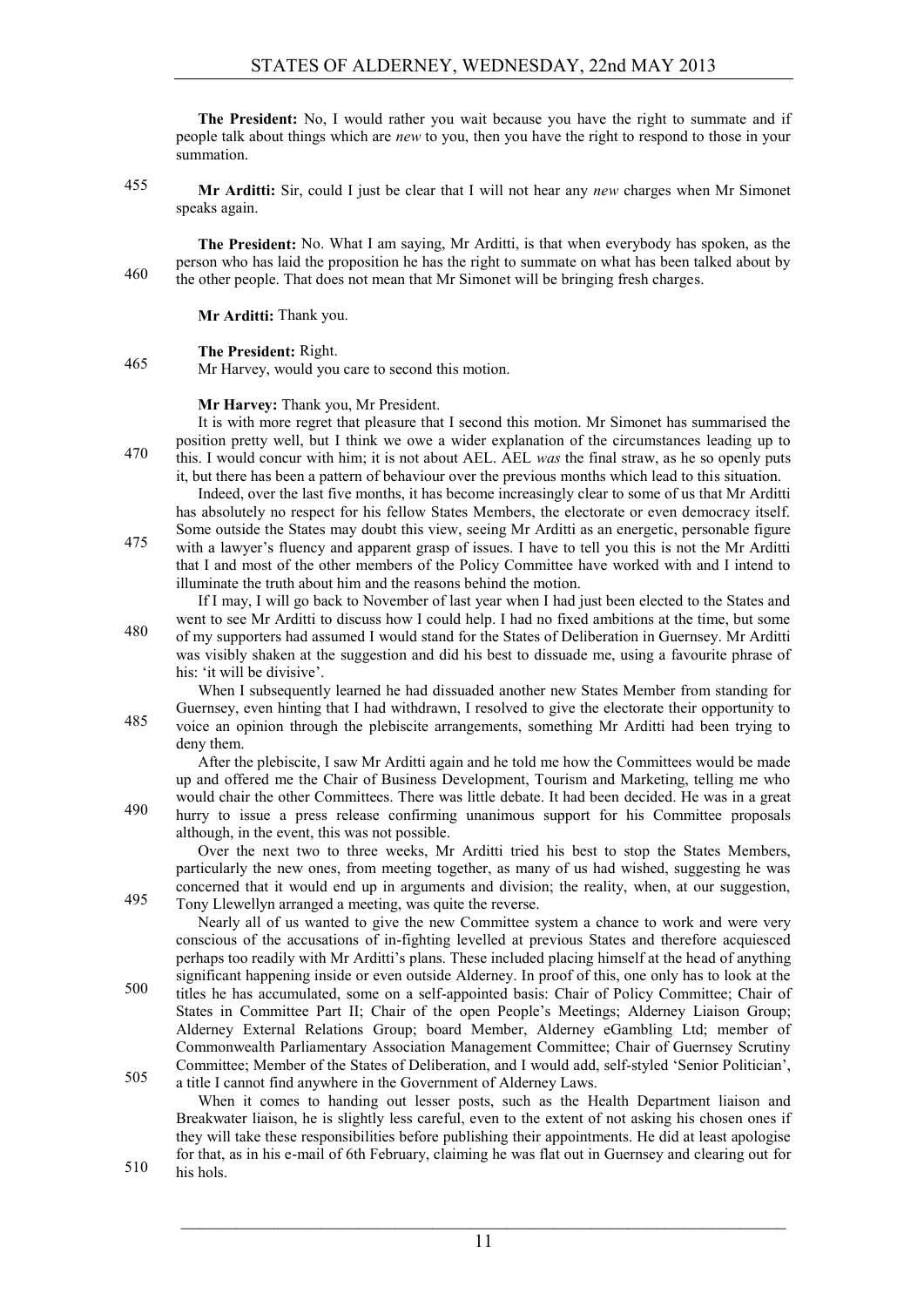Apart from accumulating all these powers, Mr Arditti has been unable to resist the temptation to interfere in the activities of other Committees; for example, at the Policy Committee meeting at the end of January, it was unanimously agreed that the States would use a UK marketing company but that we would ask the Chamber of Commerce to help with a quite separate public relations

function. Two months later, without reference to anyone, Mr Arditti approached the Chamber at an unrelated function and persuaded them to take on the marketing role. When I pointed out this was totally contrary to what had already been agreed, he initially blamed the chief executive, until I referred him to an e-mail just received from the chief executive, expressing *his* surprise and concern at these developments – not only a lack of respect for colleagues, but a total lack of 520 understanding of such matters.

Now I turn to more recent events regarding AEL, which were the catalyst for action by a majority of the Policy Committee members. At the Policy Committee meeting in late March, Mike Richards, the Chairman of AEL, addressed us about his future plans and asked for any questions; none were forthcoming.

S25 One month later, at the Policy Committee meeting of 22nd April, the Agenda and Accounts for AEL were presented to the meeting so that the chief executive could be mandated to vote for the States at the AGM ten days later. This was not in accordance with the normal procedure – in that items for the Agenda should be submitted several days before the meeting – due to an oversight by one of the States Members. However, in the view of many there was nothing contentious on the

Agenda and the chief executive confirmed that the AGM had been properly convened with notice, as set out in AEL's rules. Mr Arditti refused to discuss the item, beyond saying that AEL would have to defer their meeting.

Mr McDowall, the States-nominated director on the board of AEL, said this was not satisfactory and said he and the Chairman of AEL and the other non-executive director would have to resign if they did not have the support of the majority shareholder – in this case the States – as any board of directors would do under modern corporate governance.

There then followed a series of e-mails from Mr Arditti, which revealed his ignorance of business matters, including one dated 22nd April in which he says:

'You will recall that since January I have been advising that AEL need to address with the Policy Committee all 540 historical issues. The result is that, as matters stand, the only resolution for which the chief executive will be mandated to vote the majority shares at the AGM is the election of Mr Harris because that is the only agenda item which the PC have agreed. It may be possible to achieve a mandate for the chief executive to also vote the majority shares in favour of items 1, 2, 3, 7 and 8, but the board of AEL will be at the *mercy* of the minority shareholders on the remaining items  $545$  and will, I predict, be defeated on these items.'

The items on which it was not prepared to countenance a vote included confirmation of payment of a preference dividend – a legal obligation since 1964 and very much in the same light as a loan: also to approve the election of directors, being Messrs Richards, Harrison and McDowall, all of whom had previously been approved by the States of Alderney.

Subsequently a meeting was arranged between Mike Richards of AEL and States Members Simonet, McDowall and Jean to try and resolve issues raised by Mr Jean.

Five days after the Policy Committee meeting on 27th April, another meeting had been called by Mr Arditti at the Bray Beach Hotel to meet Derek Coates. Mr Arditti was aware from e-mails that some Members of the Policy Committee wished to take this opportunity to resolve the AEL issues in view of Mr Arditti's imminent departure on holiday and that AEL's AGM was only five days away.

Prior to the meeting, Mr Arditti once again showed his disdain for democratic principles when he e-mailed Policy Committee members, stating he would *not* invoke procedures from the <sup>560</sup> emergency meeting for the making of any decisions unless we mandated the chief executive to ask for the AGM to be deferred or the old Memorandum and Articles of Association would be readopted – in other words, as Mr Simonet has said, we could only have a meeting as long as we voted his way.

At that meeting, Mr Arditti once again refused to discuss AEL, even though he was told this could lead to the resignation of the entire AEL board and the prospective collapse of confidence with the company's bankers.

Despite much urging by a majority of the Committee, he refused to allow the matter to be tabled. A motion of censure proposed by Mr McDowall was brushed aside. The meeting became heated and attempts to calm down Mr Arditti, who was shouting at other States Members – notwithstanding hotel staff were coming in and out of the room – were ignored. Frankly, a 570 shameful scene with a reckless disregard for actions which could easily have started a disastrous chain of events – the resignation of the AEL board; default on the preference dividend; possible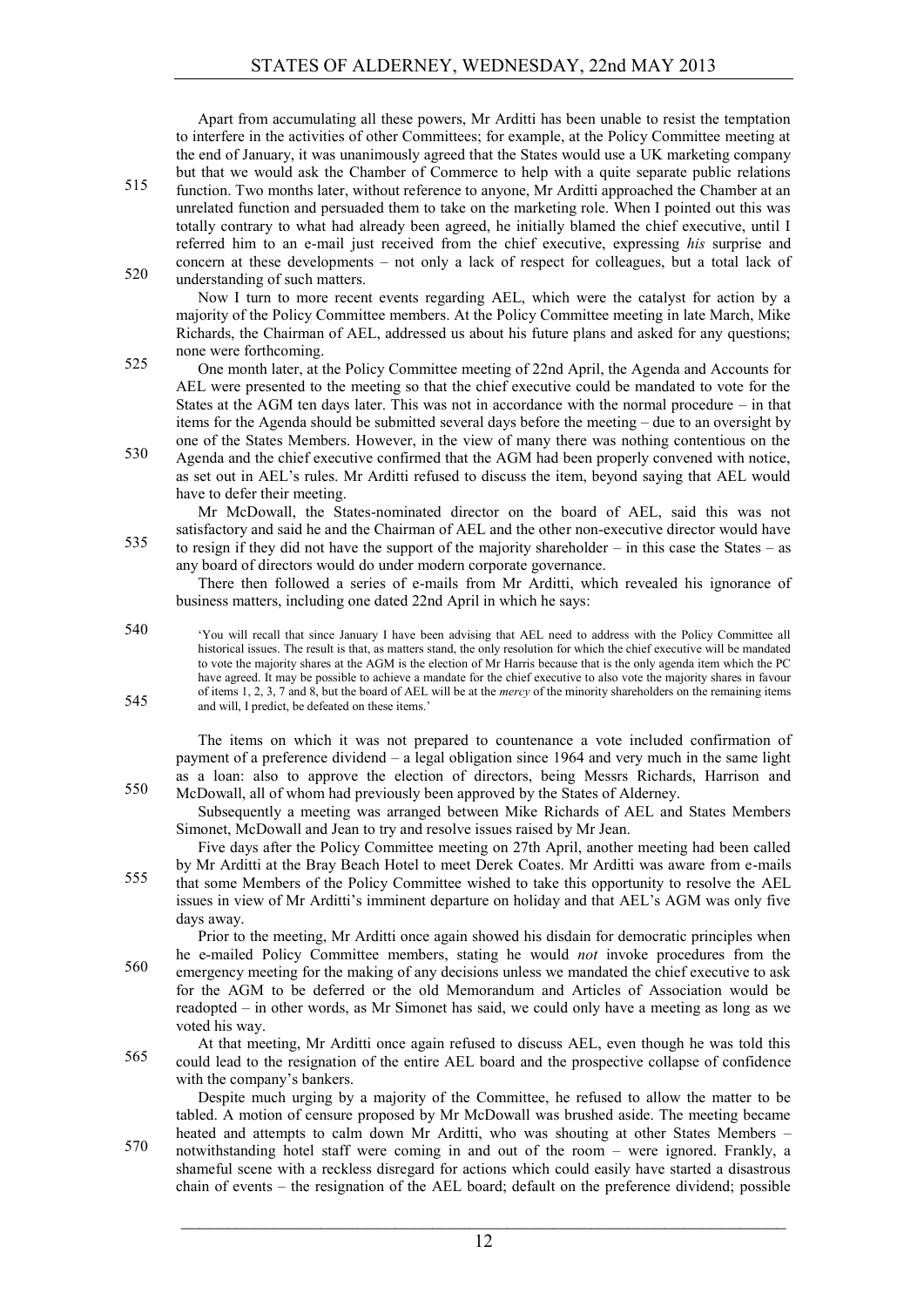withdrawing of borrowing facilities by the bank and the collapse of AEL. We are talking about the lights going out in Alderney as a potential risk.

- Two days later, the Deputy Chair of the Policy Committee, Mr McDowall, convened an emergency meeting to address the issues. All Members were formally invited and the meeting was attended by myself, together with Messrs Simonet, McDowall and Jean, together with the Chief Executive as secretary.
- The meeting resolved, by a three to one majority, to mandate the Chief Executive to vote for 580 the Agenda at the AGM and passed a Motion of Censure on the Chairman of the Policy Committee. The fact that this meeting took place in the absence of Mr Arditti was not of our choice: the timing was of his making.

A meeting was then arranged as Mr Simonet has said with the President in which some other States Members asked to be present and Mr Jean was not invited, as he had already made his 585 views very clear at the Policy Committee Meeting.

Mr Arditti had undoubtedly taken on a very heavy workload with all his roles in Guernsey and Alderney and it was felt he should be offered the opportunity to resign with some dignity from the Policy Committee. He chose not to and this item was therefore added to the Billet in accordance with the Government of Alderney Law.

It is very difficult to explain these events without getting personal – which I always try to refrain from – but, quite frankly, Mr Arditti is frequently blinded by his own self-importance and is quite unable to see any fault in himself. I and many of my fellow States Members feel this makes him a danger on the Policy Committee at a time when we wish to present an image of professionalism and understanding business needs for those who we are trying to invest in 595 Alderney.

I am sure my colleagues will wish to speak and I will close shortly.

I would just like to say three final things. There has been much speculation that the States is once again taken up with in-fighting and division. Nothing could be further from the truth. There is division, yes, but that is down to one man alone, a name that has come up many, many times over the last few months and in previous States. In the meantime, work goes on and I hope in a couple of months to bring to this meeting news of substantial new investment for Alderney.

It has also been suggested, not least by Mr Arditti himself, that this issue should have been brought under the Members Code of Conduct, a Code which I understand Mr Arditti was reluctant to give legal backing to when it was discussed last year. The sanctions under the Code of Conduct are principally aimed at suspension of a Member from the States. We are not seeking to do that: we merely wish to remove Mr Arditti from the Policy Committee.

Finally, the question has been asked what impression of Alderney does this give to our Lieutenant Governor. Well, sir, I hope it demonstrates that democracy and respect of proper government are alive and well in Alderney.

610

**The President:** Thank you, Mr Harvey.

**Mr Arditti:** Sir, I have a point of order.

**The President:** Yes, the point of order is concerning?

**Mr Arditti:** Sir, Excellency, I rise on a point of order. The Report on the Billet is defective and any vote upon the Report will have no effect. The resolution calls for my removal as a member of the Policy Committee under Section 49. I am not a member appointed under Section 49, I am a Chairman appointed under Section 50. I cannot be removed as a member under Section 49 because I am not a member. Under the Government of Alderney Law 2004, the rules for the Chairman of the three States Committees are not the same as the rules for the members of those Committees. Chairmen are directly elected by the States under Section 50. They are *not* elected from the Members of the Committee under Section 49.

You may recall, sir, that in January we elected the Chairmen of the States Committees *before* we elected any members of the States Committees. I repeat, sir, that I was elected Chairman of the Committee under Section 50 *before* any members of that Committee were appointed under Section 49.

That is how our Constitution works and there are very good reasons why. I would remind you, sir, that the order in the Billet in January was 'Item 9, Election of the Chairman of the Policy 630 Committee' and 'Item 11, Election of the members of the Policy Committee'. I have not been elected a member of the Policy Committee and therefore I cannot be quote 'removed as a member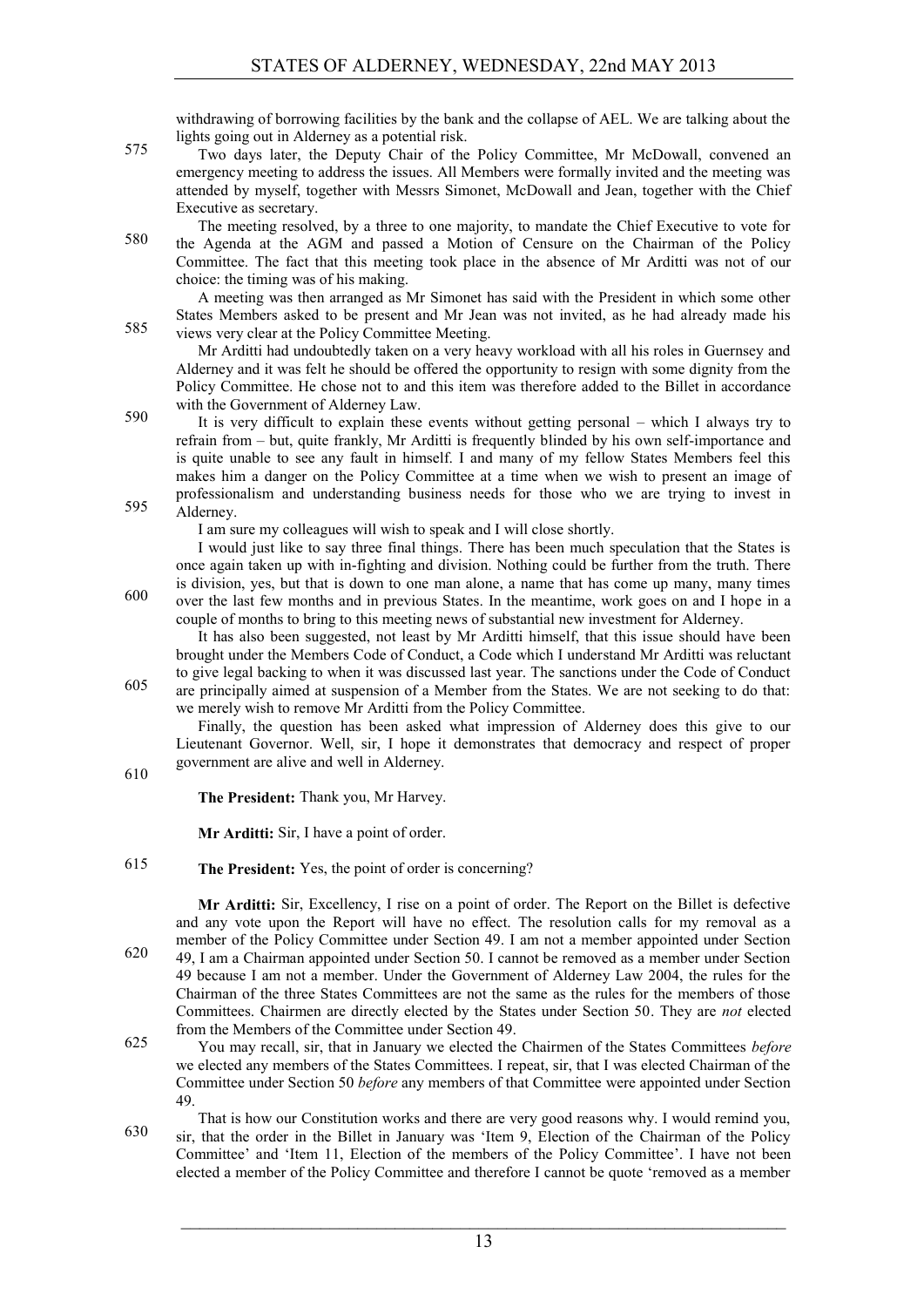of the Policy Committee under Section 49, which is the resolution in the Billet before us today and which we will be asked to vote upon today.

- My objection is simple, in order to be removed as a member of Policy Committee under Section 49(4), I must first be elected a member under Section 49(4) – and I am not offering myself for election as a member. I regret that, not for the first time, Messrs Harvey, McDowall and Simonet have not done their homework. They will have to take their Report away and come back next month. Better still, they could take this opportunity to listen to the people and agree to take
- $t_{\text{ref}}$  the honourable course of submitting any complaint they may have to independent investigation under the Members Code of Conduct.

I ask you, sir, to remove this defective motion from the Billet.

**The President:** Thank you, Mr Arditti.

For the edification of the general public in here, and in response to Mr Arditti, the legality and 645 the correctness of this submission, advice has been sought from the Law Officers and the Law Officers have confirmed that this submission is correct and legal.

**Mr Arditti:** Sir, I must ask you whether they have advised on this *specific* point that I have  $650$  raised.

**The President:** Please be seated and I will answer.

The submission was sent down to the Law Officers for review and the Law Officers informed us that it was fit and proper to be put before the States of Alderney for a decision.

655

**Mr Arditti:** Necessarily therefore, sir, I must reserve my rights.

**The President:** Very well, can you please make a note of that. Mr Arditti is reserving his rights.

660

**The Greffier:** Sir.

**The President:** As that was a point of order, you will, of course, be allowed to speak later.

#### **Mr Arditti:** Thank you. 665

**The President:** Does anybody else wish to speak on this Motion before the States? Any Member of the States, that is – Mr Birmingham.

670

**Mr Birmingham:** Thank you Mr President, Your Excellency, fellow Members, ladies and gentlemen, I will be making obviously some minor repetition with reference to comments that have been made earlier but, for me, as a Member of the States but not a member of the Policy Committee, this is quite an important view that I have to put forward.

On 29th April a meeting of the Policy Committee took place at which a Motion of Censure was 675 tabled on the Chairman of the Committee. This was passed by the majority of that Committee and a request was made by that majority for the Chairman to resign his post.

In my view, once a Vote of Censure of No Confidence has been taken on the Chairman of the Committee and the vote is passed, the position of the Chairman simply becomes untenable and the Chairman should resign. This applies to any committee, whether it is the chairman of a board of 680 directors, the chairman of a sports club or the chairman of a political or Governmental body. The principle applies equally.

Of course, that Chairman will no doubt disagree with that decision and is, therefore, perfectly entitled to express his own opinion relating to the action taken by the majority, as are other members of that Committee: they can disagree with the decision. But the fact remains that a Vote of Censure has been passed by the majority of that Committee and there is simply no way to unring that particular bell. I believe the operation of the Committee should be a matter for that Committee. However, in this case the Chairman of the Policy Committee is elected to his position by the full States, so if that Chairman refuses to resign, despite a Vote of Censure by his Committee, then the matter must be dealt with by a vote of full States and, of course, this is the

situation we find ourselves in this evening.

For myself, it is a matter of extreme disappointment that the members of the Policy Committee have found themselves unable to resolve their differences, especially in the difficult times that the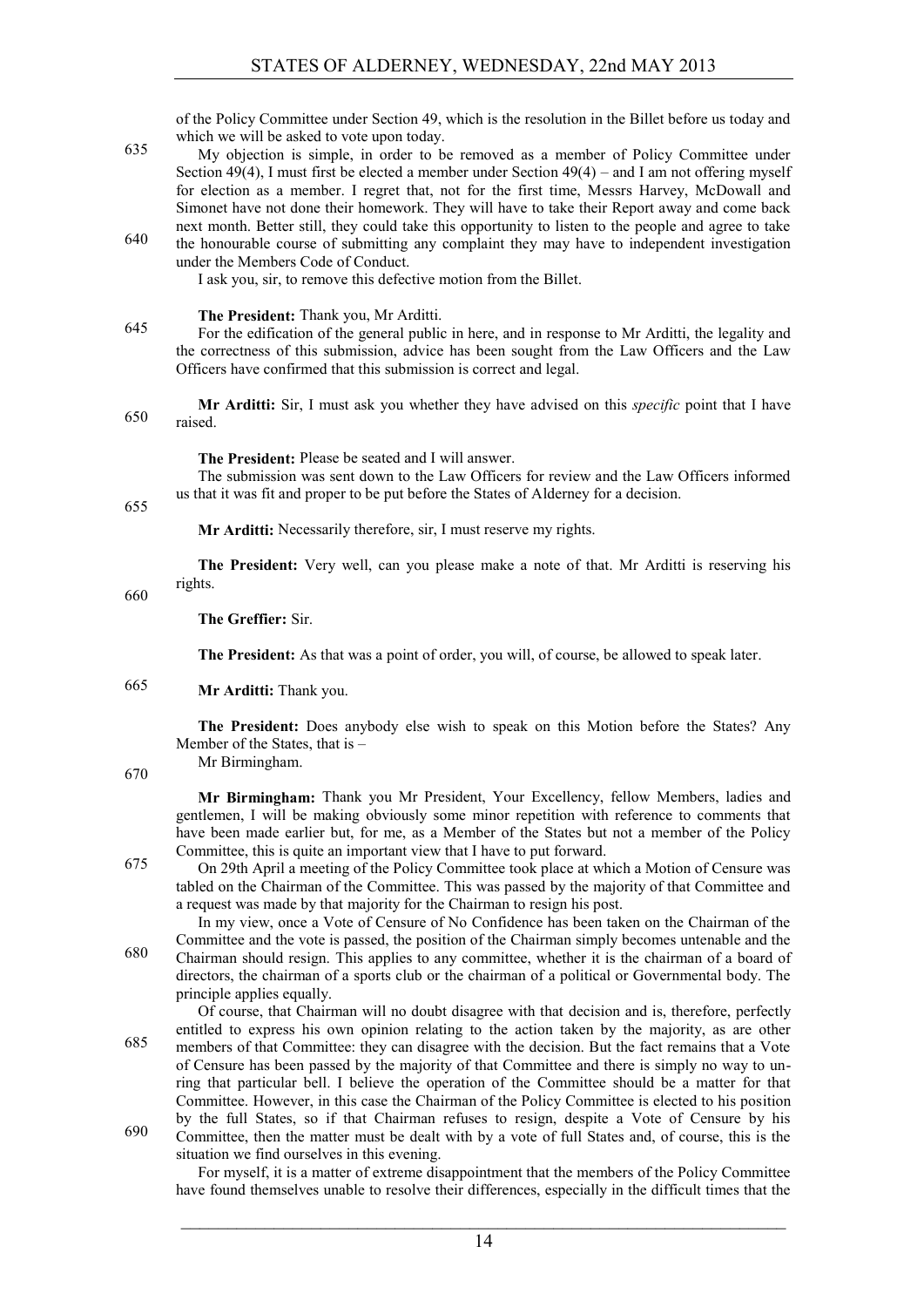Island currently finds itself in. However, after it became clear to me that the majority of the Policy Committee were *adamant* that they wished to remove Mr Arditti as Chairman, it also very quickly 695 became obvious to me that my responsibility was to the States as a governing body and also to the people of the Island.

Therefore, in my view, it was necessary to act decisively in order to resolve the situation as quickly as possible in order that the States should dispense with this distraction and get back to concentrating on the vital work of dealing with the many issues that currently affect the Island's 700

economy. As I said, currently I am not a member of the Policy Committee so my decision is, in turn, a very simple one. It is entirely right for me to debate, criticise or agree with *political* decisions relating to policy matters brought forward by the Policy Committee. However, it would be *entirely*

- 705 inappropriate for me to interfere with the day to day operation processes of a Committee that I was not part of unless I believed that proper due process has not been followed by that Committee or that it has acted illegally. I have no reason to believe that either of these circumstances is the situation in this case. Therefore, my view is that *my* own legislative course of action is to ratify the democratic decision made by the Policy Committee in its vote of 29th April meeting.
- Some may view this as a decision that is rather ruthless: I do not. I just see it as realistic. I support the motion of censuring Mr Arditti and asking for his resignation.

**The President:** Thank you very much, Mr Birmingham. Is there any other…? Mr Rowley.

715

#### **Mr Rowley:** Thank you, Mr President.

I would just like to voice my support for the motion and my agreement that, above all as Mr Harvey said, I am the Member in question who was persuaded to withdraw my application for the Guernsey States and I have to say Mr Arditti rang me at home and tried to talk me out of this in a way that so shocked me I actually went and saw you the next day, if you remember, to complain about it. I mean he wheedled and cajoled and tried to persuade me in a way that, I mean I was absolutely flabbergasted I have to say, that somebody would, thought it appropriate to do this.

The following day I agreed to have dinner with him and he sold me his new vision for a reduced Policy Committee and a *fait accompli*, as I saw it, of the various Chairmen and I have never really experienced anything quite like it… I mean, he had the tenacity of an Istanbul carpet seller and the pester power of a 6-year old. I was actually quite shaken and, since then, to my mind he has shown himself to be an autocrat with little respect for democracy: well, certainly not as I know it. But it is very unfortunate  $- I$  say this with a heavy heart  $- I$  actually like Mr Arditti, although he perhaps will not believe me now. He is good value but he should not, in my view, ever

- have been given any power. That is the problem with that position: it comes with a sort of *de facto* 730 leadership implication that I think is actually unsuitable for the States of Alderney. We do not need a strong leader. Baboons need strong leaders. We need grown-ups who can sit and discuss serious issues and reach consensus and act on them. That is my opinion and my only real regret is that Shakespeare is not still alive to do the play because he could really do a cracker!
- Thank you. 735

**The President:** Thank you very much, Mr Rowley. Does any other Member wish to speak on this? Mr Jean.

740

**Mr Jean:** Your Excellency, sir, Members of the States, tonight I know is going to be a difficult night as I address the States. I am grateful at last, even if the States, by the look of it, will not listen, that at last the rest of the burden I carry will be laid before the public and they will be my judge.

On 22nd April, Policy Committee Meeting 214, AEL proposals: a letter had been received 745 from Mr Richards containing proposals for AEL. The main part of the proposal was a request for a sum described as 'capital expenditure assistance'. Mr Richards went on to say that he would put a little more meat on the bone with regard to the proposal. He also again expressed a desire to ignore *all* the historic issues which faced AEL and went on to sing the praises of his new board, finishing The up by saying he looked forward to receiving the formal note requesting the capital expenditure

proposal and would ensure a full and detailed response.

At that time I was quite concerned as I could see this going through with no question asked. After all the concern last year over the directors' remuneration, plus the fact that two of these directors live off the Island, I protested, saying I felt it was wrong just to adopt this. We did not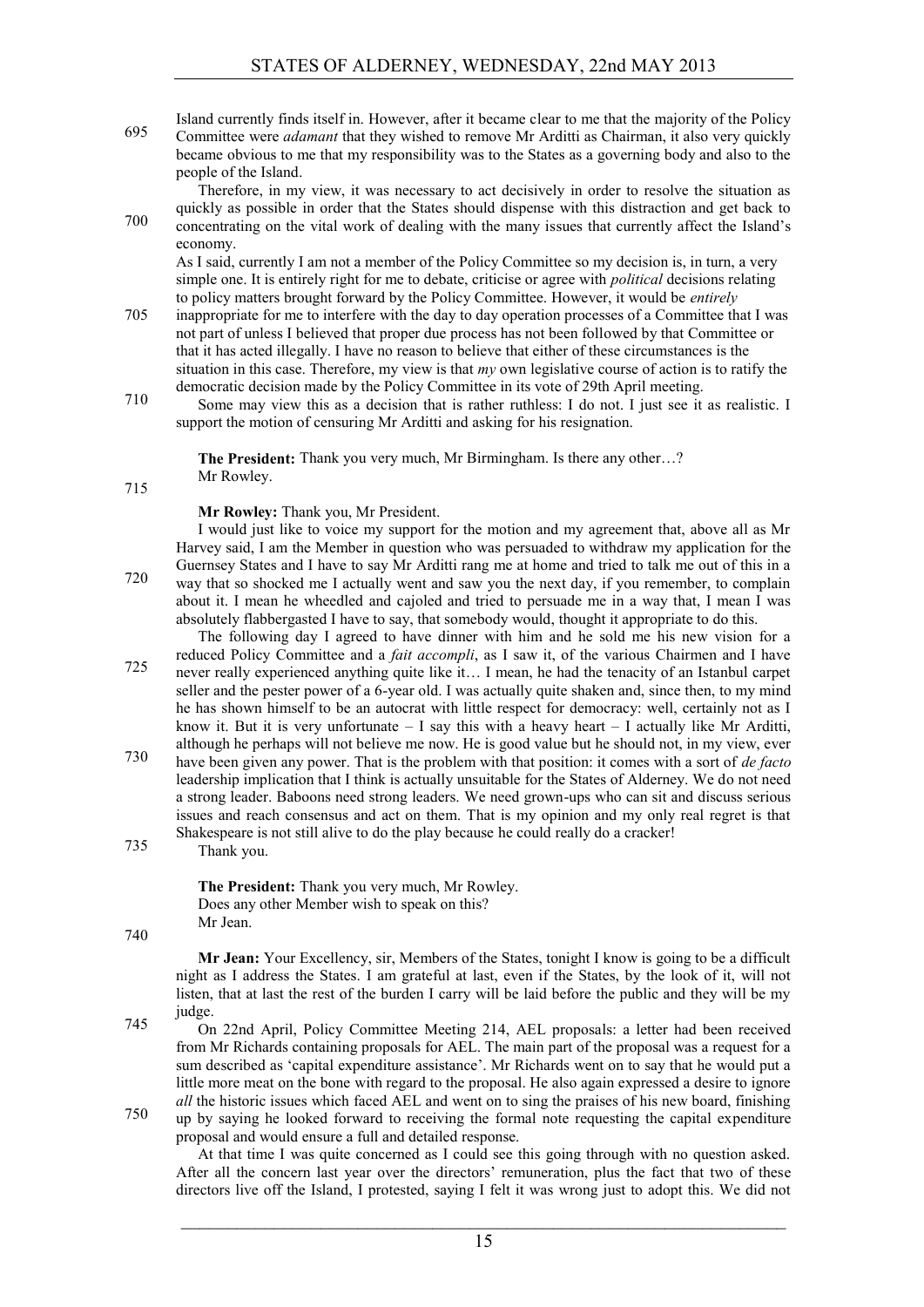know anything about the requirements of AEL and I did not agree with the directors' 755 remuneration. If we let this go through after the storm of protest last year, it would be wrong. I reminded my fellow members of my promise in my manifesto only those few months earlier.

I also reminded them of their own manifestos. The Chairman's response – "we are listening to you, Louis": and Mr Simonet – "I am with you, Louis". A quote from the Minutes of 22nd April:

760

'Mr Jean, supported by Mr Simonet, wished to bring a paper for debate at the next meeting of the Committee regarding various issues, current and historic, relating to AEL'.

The Chairman agreed for this to be on the Agenda for the next meeting. The paper I wrote, dated 25th April, before I got pen to paper Mr Simonet had come round to tell me that my interference was not welcome, I could not go round the Power Station. This was something I had tried to arrange a week or so before with Mr McDowall. He began to shout: 'What if the Board resigns? Who will run AEL?' Then I realised I had lost my support. But, I continued to write my paper, to which at this point I refer.

Having delivered the contents of my paper to AEL – that caused such a stir – I then went to the office of AEL to get the papers for the AGM on Thursday, 2nd May 2013.

On Friday, 26th April, a three and a half hour meeting took place at AEL, at which some progress was made. I talked over all the issues, including the most interesting events around my enquiry into the demurrage issue, or laying up time for the tanker. AEL had come up with their own answer to this and that was to send out a letter. I informed Mr McDowall that I had asked the Harbour staff to put everything they had together and said I would start an enquiry: they then took copies. I must have had some degree of success because, in the letter to the customers, they had put up the price of oil by nearly four pence a litre but on the day I met at Alderney Electricity at

- the Venelles it had gone back down to its original price. I told them I had been successful and there was no further comment on that item, other than to 780 accept my offer of political assistance to help them iron these problems out should they occur again. This was confirmed later in a long letter from Mr Richards after our meeting. The issue of directors' remuneration: I never did get to the bottom of this one. I was given an out-of-date piece
- of paper and not a complete list. I complained two Directors not even on it. I asked to know their Fees and was told this was not something we could talk about. I pressed the point and was told a 785 figure. I still do not know if that figure was accurate but, altogether, as far as I was concerned, it was a lot of money and too much.

The Avgas sales service now run by AEL: 24,000 litres purchased at a time. They used to sell 300,000 litres a year to Aurigny. For six or seven months AEL had priced itself out of the Avgas market and light aircraft stopped coming as a result. As the batch of fuel got nearer to its expiry 790 date, the price came down to the same as Guernsey, with the result the light aircraft are back, which shows how, if this company gets it wrong buying Avgas, what a serious effect this could have on tourism.

The Memorandum and Articles of Association replaced with a new set last year should be changed back until something better can be drawn up. At the emergency meeting – the last meeting I was invited to on 29th April – I would have liked to have voted on the proposal in my paper and perhaps announced my conclusions. I was never asked and nor were my items on the Agenda. In fact, there was such a rush by the three of the four remaining Members of Policy Committee to get the AEL items approved, Mr McDowall was going to take all nine items at once. I recommended that they be taken one at a time. 800

Many things have been said of me but I tell you now I am fair, straight and true and the allegations against my colleague, Mr Arditti, are false, untrue and unjust. His authority has been undermined. For the last two meetings which took place, the one in the Member's room at the front door of the Island Hall – at which the signatures were gathered – and Mr Birmingham's, I 805 cannot understand why I was not invited. Is it because I hold a different view? Although that now has been explained to me, I would point out to you all that I am entitled to my view.

But the one question I would ask: did any of you call for my presence at the first or second of those meetings. Was any loyalty shown to me? Answer: I have heard so little. I am looking to you to do the right thing, the decent thing; pull up now before it is too late or, from the top down, none

of you will escape the public view, so well expressed at the People's Meeting. Quotes from that meeting: 'We are angry with you'; 'You have got it wrong, Mr Simonet'; 'Make sure you express our view'; 'We do not approve'; 'We do not want to lose anyone. We elected you'; 'We need you to get on with the work'. It is my belief that the public have already got a firm grasp of the issues. You do this at your peril.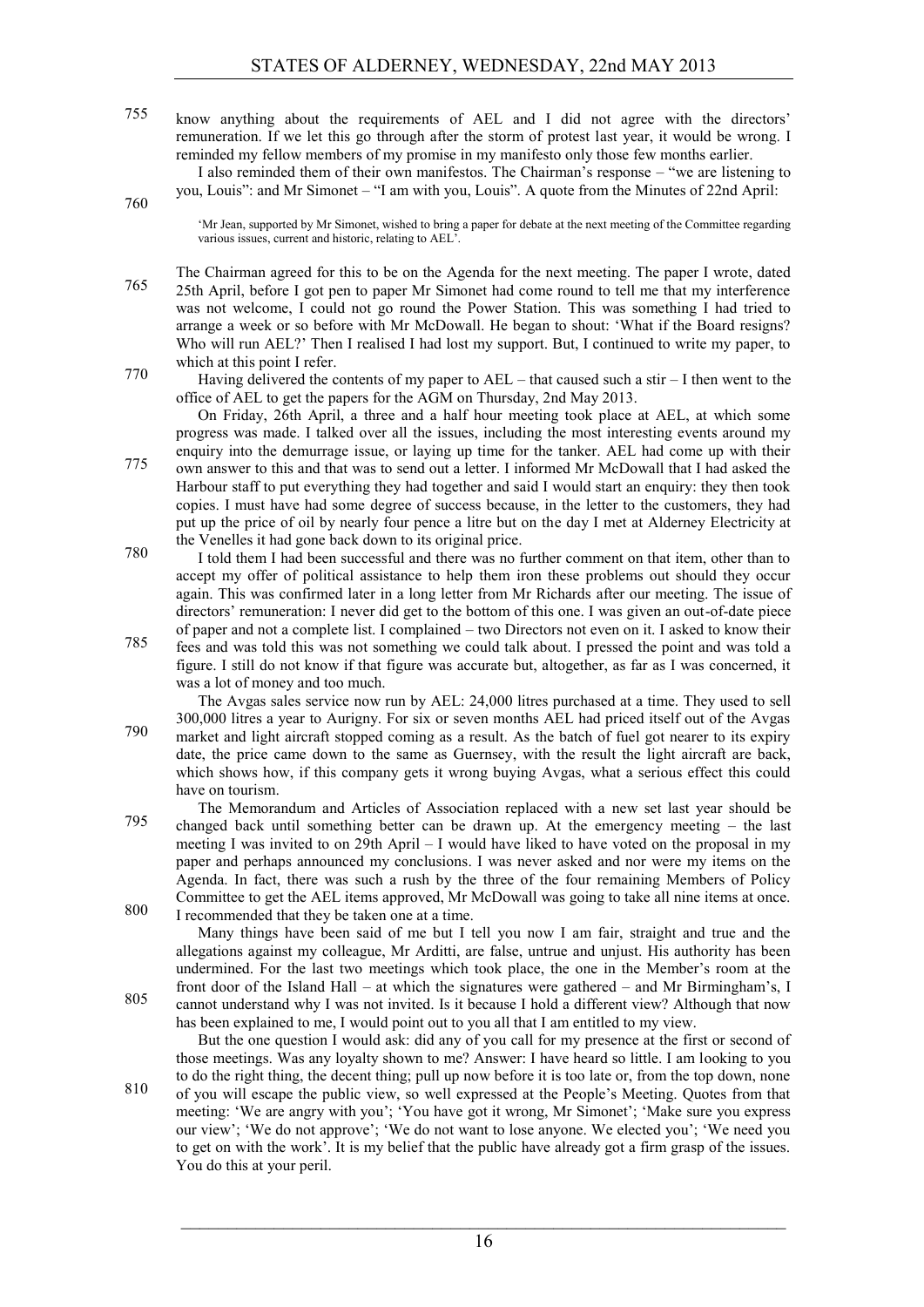I am an old campaigner and, even speaking to you from the margins of this States of Alderney, 815 none of you can escape the shame of this. I am comfortable where I am; let me lead you onto the solid ground. Change now before it is too late.

Sir, you and I have already spoken and I have relayed my own disappointment at the lack of action from you. Our views differ greatly but I am heartened by the groundswell of support from the public, as I have been placed on the 'starving of information list' to receive next to no e-mails 820 from you all and told of so many e-mails that have passed between others. When I asked for them, I was told 'Get them from Mr Arditti!' I have done my best and he has furnished me with all he can. In looking at the censure motion, a door was held open for myself and Mr Simonet. How duplicitous is that to turn around, when a Chairman supporting two of his Committee makes it possible for work to be done. To me it is disgraceful. Please, I appeal to you, as I did at the 825

- meeting on 29th April, for unity so that we can get on with the work for the people of Alderney. I feel I must talk of the annexure of 29th April, 2013, Paragraph C. They allege that Mr Arditti:
	- 'abruptly walked out during the discussion by the members of the Committee'.

This is simply not true. The truth is the item had been discussed and Mr Arditti picked up his i-Pad and said, still seated, 'Are we finished, gentlemen?' No-one replied, the Chairman got up and left the room. I *cannot* leave a statement such as that unchallenged.

Mr Simonet, your U-turn is already legendary; you have tried in every way to cover it up. The censure motion has your name on it; you have bitten the hand that feeds you. Mr Harvey, you asked to talk to me last week and have confirmed today what you said to me in the Member's Room at the Island Hall. You told me that Mr Arditti was in charge of too many committees and he had all the power. I do not understand this. In Alderney, Mr Arditti chairs the Policy Committee, External Relations Group and Liaison Group. The last two are only sub-committees of 840 the main committee. In Guernsey, Mr Arditti Chairs the Scrutiny Committee and enjoys a good

rapport there which I see each time we go over to the Guernsey States of Deliberation.

There is no doubt, Gentleman, members of the public, sir, we are facing a constitutional crisis: this Administration has failed to observe its own rules. Mr Arditti and myself have sought help to broker for peace. I have complained officially twice and no notice has been taken of my

845 complaint. I am amazed all this started when I tried to do good work. The AEL board must be laughing at us and, in terms of the on-going work with Guernsey, this will put us back months. Your Excellency, sir, Members of the States, thank you.

#### **The President:** Thank you very much. Does any other Member wish to speak? 850 Mr McDowall.

830

870

**Mr McDowall:** Your Excellency, Mr Chairman, Ladies and Gentlemen.

The matters to which Mr Jean refers, let me go through. Mr Jean wished to visit the AEL site: they had it arranged for a visit by the Policy Committee. Non-resident directors discussed the current board and the view is that AEL has a strong, well qualified board, as their bankers have told me.

Staff morale is another issue that Mr Jean brought up. This is not an issue from the company's view. Tankers in demurrage I think we have covered, but Louis certainly confirmed that he would be delighted to assist in the political arena if we felt we were being unfairly disadvantaged and we 860 respect that.

**The President:** Mr McDowall, if I may, when Mr Jean was speaking he was leading up with this preamble about the electricity company to support for Mr Arditti. I presume that where you  $865$  are going is to do with the motion on the Billet.

**Mr McDowall:** Absolutely, yes, indeed.

**The President:** Thank you.

**Mr McDowall:** Domestic contract: we discussed the existing workload and disadvantages of our staff undertaking the work in private premises and, of course, we discussed aviation fuel.

The issue is that the AEL AGM was a standard meeting. There was nothing contentious on it, as was, indeed, proved by the AGM itself. With the exception of Mr Jean, motions had the support  $875$  of the minority shareholders.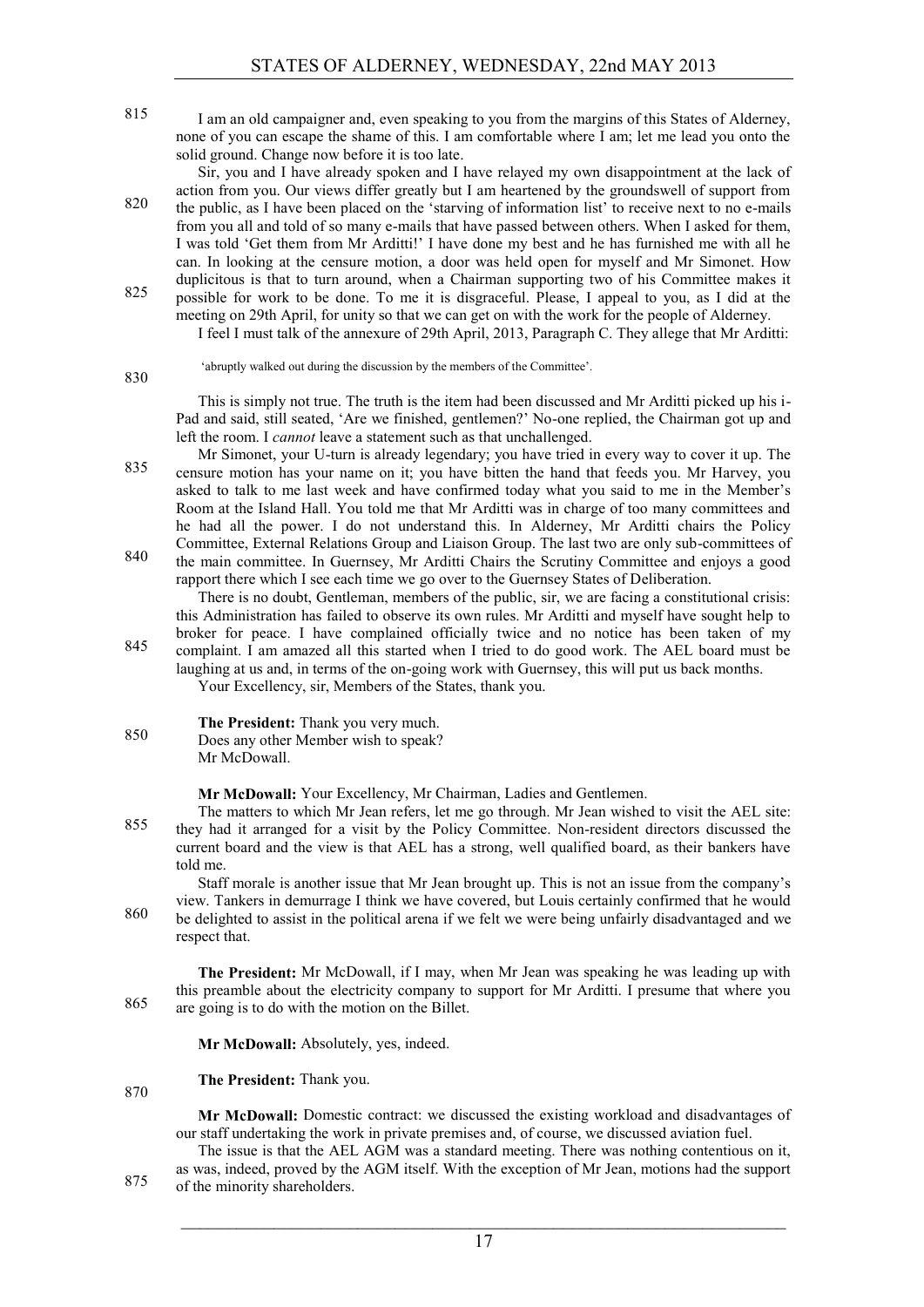Gentleman, when I was elected as a States Member I looked at… a contribution to helping the States is to provide some technical business system. The States of Alderney needs to be managed as a business, which requires clarity, objectivity and good judgement. Politicising issues and political ambition have obscured those notions in the case of Mr Arditti.

Thank you. 880

**The President:** Thank you, Mr McDowall. Does any other Member wish to speak? Mr Tugby.

885

**Mr Tugby:** Your Excellency and fellow Members, how I wish you had listened to me back in January, when I was against this Policy Council, because I knew what would happen. Last time, when all Members were not on the Finance Committee there was divisions then and, lo and behold, we have divisions again now.

I have felt isolated since January. We get very little information. Alright, I am told: why do you not go and sit in on the meetings? But I was not elected to go and sit in on a meeting and sit there like a stuffed dummy, not being able to say a word. I was elected to do the best I can for the people of Alderney and the way the Policy Council is working, it is just down to five Members basically: all the major decisions are taken by them. I find out more sometimes in the *Journal* than  $895$  I do in the Minutes and everything else.

Alright, part of it might be my fault. Maybe I do not read all the Minutes thoroughly enough. But it should not be… We should all be in one committee, working as a group, because there are a lot of issues that the other Members need to bring up and move the Island forward and we are not getting the opportunity to do it.

With the committees in January, I said it was a waste of time doing the voting because it had already been decided as to who was going on what Committees – and it had. There was no doubt about that. I was told what Committees I would be on. I was not elected on them: it was already a formality. The new States Members had been hoodwinked into believing that was the way things were done and there was really no proper vote in here because I waved a paper in the air during the

meeting and said: 'What's the point in voting, because it has already been decided. It's a waste of time having this meeting.'

We are not working together because there are the five at the top and then the others doing a bit of ground work – the donkey work, basically – when we should all be working as a team to take the Island forward. We have got major problems ahead. There are a few jobs going on at the 910 moment which have helped things but there is nothing coming up in the building line in any future

work so we have got to really look and work together and see what we can do. If five of us cannot put in our ideas, or argue our ideas, in meetings, we will never go forward because some of us have ideas and we do not even get the opportunity to air them properly.

As regards the motion, well, I am afraid  $- I$  do get on with Mr Arditti – there is a feeling  $- I$ said it at the time – that it seems as though he was a bit… a little dictatorship. It seems as though I am being proved right. I just wish that the other Members had listened to me back in January, then we might not have been having this meeting tonight because I am sure, if all of us had been on the Committee, this issue would have had a much stronger voice and we would have been able to resolve it without having to revert to this.

920

**The President:** Are you speaking for or against the motion?

**Mr Tugby:** I am speaking for.

#### **The President:** Thank you. 925 Mr Berry, do you wish to say anything on this issue?

**Mr Berry:** Briefly sir. I have no feeling of any discord with any Member of the States of

Alderney. I work with everybody and I will continue to work with everybody after this meeting. I have listened to what has been said. We have a major problem and there is only one solution is to this problem. I am not voting against the person, I am voting against the problem, and if the future comes I will work with whoever I work with, irrespective of who they are and what they are. I am working… and I hope everybody else in this room after tonight will put their fresh foot forward and do the best we can for Alderney because there is only one thing *I* am in here for, and I hope everybody else is in here for, to make this Island a better place for each of us and for 935 everybody who is living here.

 $\mathcal{L}_\text{max}$  , and the contribution of the contribution of the contribution of the contribution of the contribution of the contribution of the contribution of the contribution of the contribution of the contribution of t 18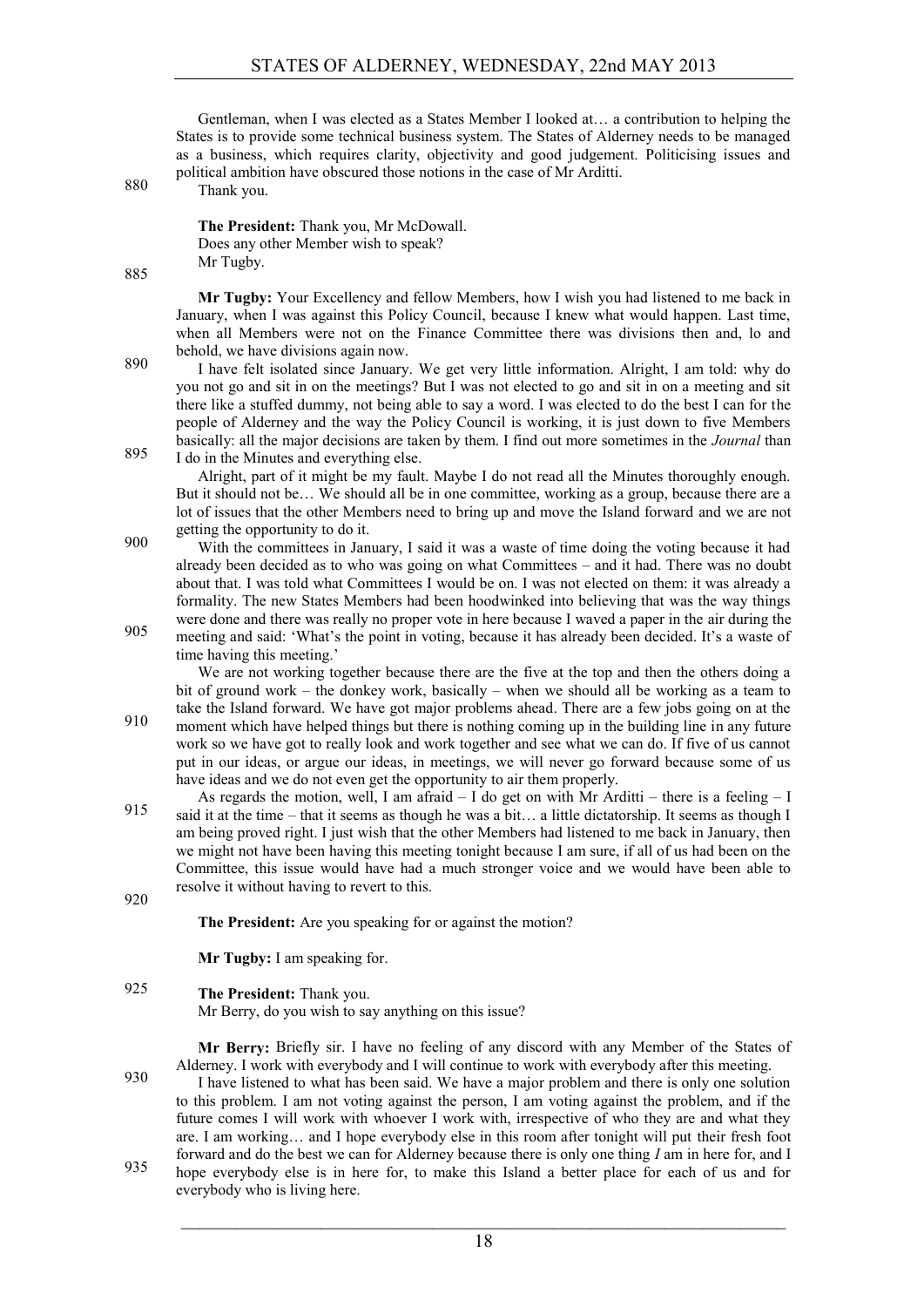There is no animosity between me and Mr Arditti, there is no animosity between me and any other Members. The situation has to be resolved. I am going to vote for the motion because we have a problem in hand and, to my mind, it is the simplest solution to the problem.

I hope, Gentleman, that we will take this as a lesson and go forward together united in the future. Thank you.

**The President:** Mr Roberts, do you wish to add anything to this debate at all.

- 945 **Mr Roberts:** No, I would like to keep out of it, actually. I have no history with all of this. I find it very distasteful and a great shame that we are not all standing together. I hope to see that in the future and I am going to stay out of it and I would like to abstain with my vote.
- **The President:** Thank you very much, Mr Roberts. 950 Mr Arditti, I believe that leaves you to speak.

#### **Mr Arditti:** Your Excellency, thank you, sir.

Well I have got a lot of ground to cover so I hope you will bear with me. What I will attempt to do first is reply to the various points that have been made by my fellow Members and then deliver the speech which I came to deliver, in ignorance of everything that Mr Harvey had to say.

**The President:** If I may, nobody is going to… There is no guillotine on this. You can have as much time as you want to say what you want to say, but what I would like to say is if you can, as much as you can, constrain the debate to matters on the Billet and to keep your speech focused and not overly long, if you can manage that. But there will be no guillotine.

#### **Mr Arditti:** I thank you, sir.

I will go in reverse order, if I may. Mr Roberts I fully understand – fully. Mr Berry, I fully understand. I do not blame you for seeing a problem. I think, through no fault of your own, you are seeing the *wrong* problem but I thoroughly understand why you will vote the way you will unless, of course, I might be able to persuade you otherwise. There is always a slight chance, is there not?

Now, Mr Tugby. Well, I think you are perfectly entitled to say 'I told you so'. You did warn that the reduction of Policy Committee from ten Members to five Members… former President warned that the reduction of Policy Committee from ten Members to five Members was going to solve nothing and might even make *the* problem of the States of Alderney, which goes back so far, even worse. I will come back to the problem of the States of Alderney a little later.

Mr Tugby, I thoroughly understand why you are minded to vote the way that you have indicated. I would say this, I think 'no communication' is unfair. I think that it is partly deception. I think there is a belief that there is more information than there actually is. I have tried very hard

in only five months to introduce as many measures as I could think of, as many measures as other people could suggest to me, as to how we could get a free flow of information. Former Member Tony Llewellyn was very keen on this: he thought that the new structure depended very much on a free flow of information both ways – communication both ways – and it was agreed that all Agenda and Agenda packs and Minutes would be available to everybody. Mr Berry has *religiously* 980 turned up to Policy Committee meetings. That was the first thing.

Then we introduced the idea of the second part of the States and Committee. That was supposed to be a free flow of information and I think it is slowly gathering momentum but these things take time. We introduced, if you remember, the second part to the People's Meeting, the open meeting, the no-holds-barred, no-rules second part of the People's Meeting. The first one, if I Pass remember rightly, there were about four or five people there, but the second one the number of

people had tripled. The third one, well, there were an awful lot of people there.

So we are trying and *always* open to suggestions but it has not just been communication between Members, of course, there has also been an attempt for better communication with the public, as well.

'No proper debate in the Chamber', Mr Tugby: I cannot agree with that. I mean the –

**Mr Tugby: Point of Order –** 

**The President:** Yes.

995

990

**Mr Tugby:** I did not say there was no proper debate in the Chamber, I said in the States itself, in the meeting at the Island Hall at the committee meeting.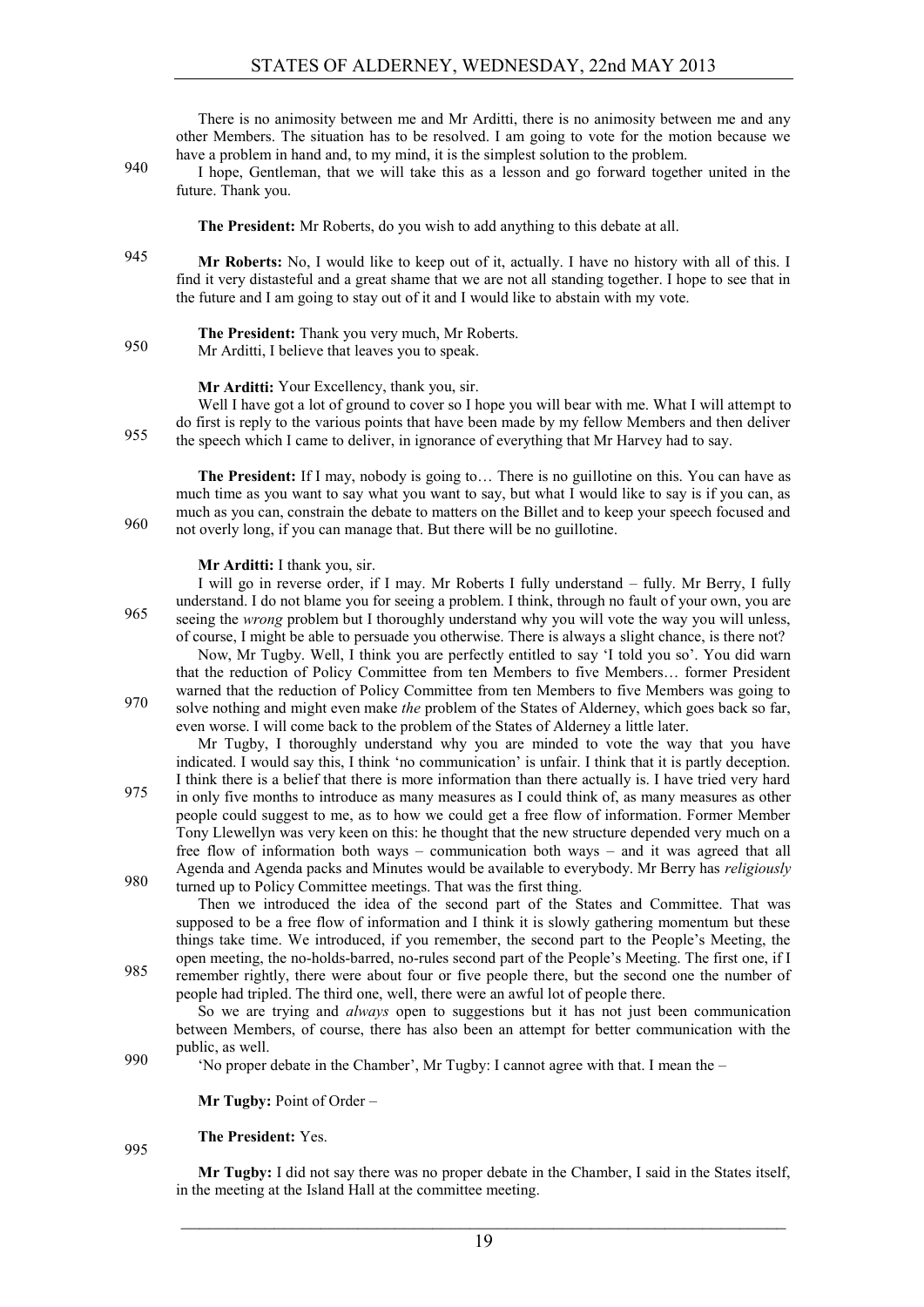#### **The President:** Thank you very much.

Mr Arditti.

1000

**Mr Arditti:** I am sorry. I misunderstood your point, Mr Tugby.

**Mr McDowall:** well, I will be talking about Mr McDowall a little later but this emphasis always on bankers. Bankers find banking very important. The generation of electricity is to do 1005 with front line staff and fuel oil, in my view.

Mr Jean: well I thank him for restoring my sanity about what I think is called Part C of the censure motion. Yes, that Saturday meeting was a row and I will come to that in a minute. But, no, it is not my practice to 'storm out of a meeting' and I am very grateful to Mr Jean for confirming that I did not do so. If I had had notice that this meeting – *this behaviour* at the meeting – was

going to be an important part of this debate then, of course, I would be in a position… I would have made sure I was in a position –

**Mr Harvey:** Point of Order, Mr President. I think Mr Arditti was at the meeting where his behaviour was appalling.

1015

**The President:** Thank you very much.

**Mr Arditti:** I was indeed, Mr Harvey, at the meeting where my behaviour was not appalling and I am delighted that Mr Jean has already confirmed that your evidence is not as reliable as you  $1020$  suggest.

Now, Mr Rowley: I cannot read my own writing, but 'the tenacity of an Istanbul carpet seller'… *(Laughter)* I do not know if that is a compliment or not. Maybe I could earn a few bucks. 'Little respect for democracy'… but what you indicated, Mr Rowley, at the end of your speech was that you are not at all sure about leadership. You do not necessarily believe a leader is a good

- thing in the States of Alderney I think that is right we do not need it. Well, I respect that, which is your view, I respect that and I do not deny that I have been trying to lead and I will come back to that. But if you do not believe in leadership, well, then, it is inevitable that you would be voting the way you are intending to vote this evening. I can respect that view.
- I also respect the view of Mr Birmingham. I think I am signing my own death warrant here! Your view you have stated very clearly, I am going to try and persuade you a little later that my opposite view has some merit to it and I know that you will listen, whether you end up agreeing with me or disagreeing with me. Your view, if I have understood it correctly, is that once a committee by a majority  $-1$  think it was three out of the five – once a committee votes against its Chairman on a censure motion, then it is inevitable that the Chairman must go. It is impossible for
- the Chairman to continue. I challenge that. I think that is not right and I am going to try a little later when I get to my speech to explain my reasons why.

I am not quite sure what to say about Mr Harvey. I think it was cowardly: I cannot think why none of this has been said before. If it had, I would have had an opportunity to come here and correct Mr Harvey and satisfy fellow Members that what Mr Harvey has said about the past, not about AEL – I will come to that in a minute – says more about Mr Harvey than it does about me. Mr Harvey is a sensitive soul, quick to offend, and there are streams of e-mails where I would say

- this, Mr Harvey has not had the grace to accept, at the end of an e-mail exchange, that he had got the wrong end of the stick, that he had misunderstood and that it was not what he thought it was. I cannot go through chapter and verse: I am here naked. I did not know that he was going to say these things. I will respond. I will respond at length and there will be a transcript one way or
- another. I shall get the CD or, hopefully, there is going to be a *Hansard* –

**The President:** *Hansard*, hopefully, yes.

1050 **Mr Arditti:** *Hansard*, hopefully, thank you, sir, and I will respond in the minutest detail to all that Mr Harvey has said. But it confirms one thing. It confirms this, that when I come, in my speech, to the point where I suggest to fellow Members that this is not about anyone having no confidence, this is all about personal agendas, I think Mr Harvey has shown that I am right. It *is* about personal agendas. And the other thing I would say is, in a sense, he has set the scene: the gloves are off. I shall use speech *B*, instead of speech *A*. 1055

In more detail, I mean the only ones that I can reassure fellow Members about is that the discourtesy to Mr Rowley, of his not being asked, in advance of a Policy Committee decision, that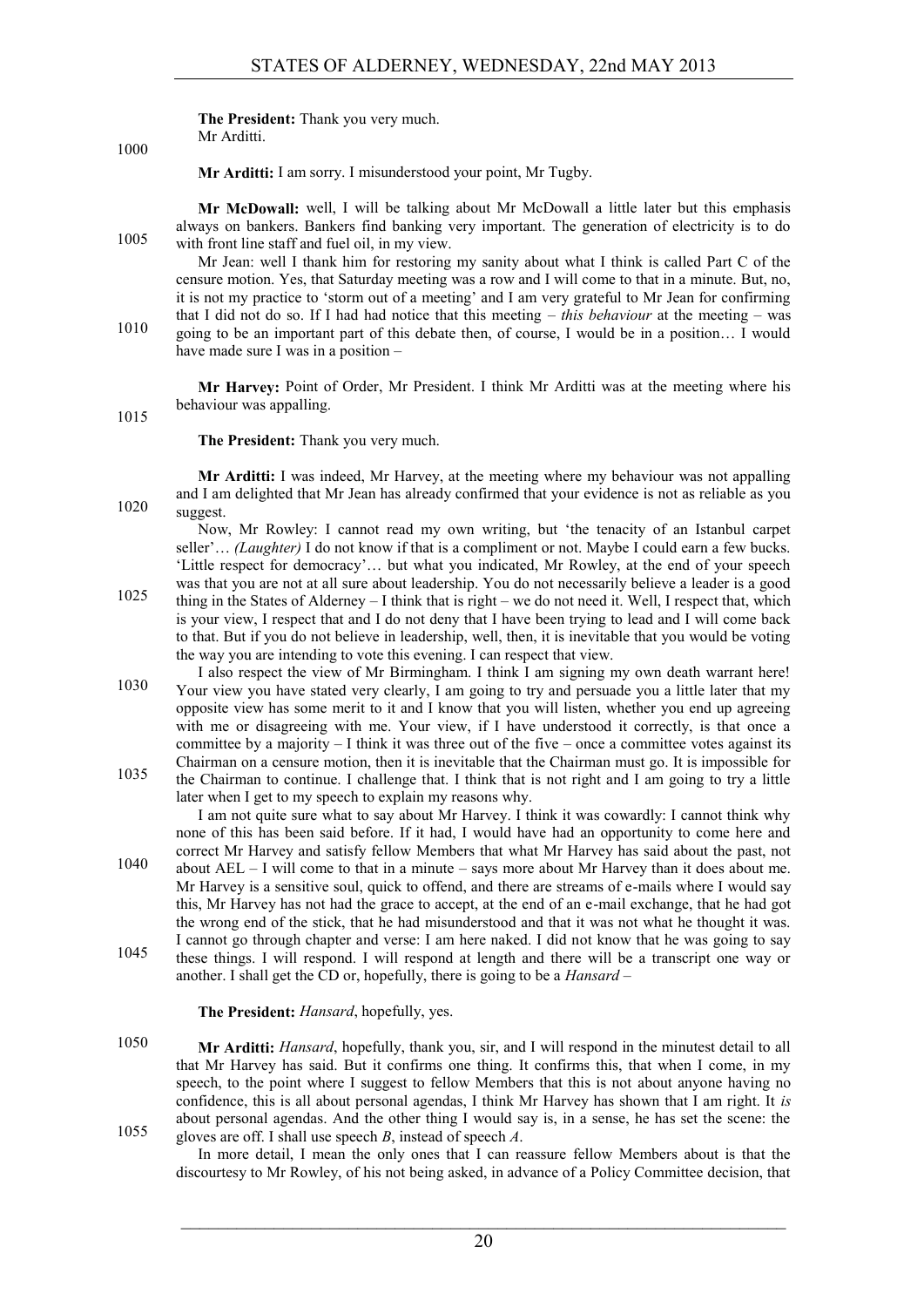it would like him to be the States Member with sole responsibility for Health matters, was not my blame but I apologised.

1060 I am on everything: No, I am not on everything. I chair one committee. I chair the Policy Committee. I chair two sub-groups, the External Relations Group and the Alderney Liaison Group. The two other Members on each group make up the whole of the Policy Committee.

The fact that I have been elected Chairman of the Scrutiny Committee of the States of Guernsey, I… Where the sin is in that, I really do not know. An Alderney representative: I was 1065 elected in a plebiscite by the people to be Alderney rep.

What I would say to both the proposer and the seconder, Mr Simonet and Mr Harvey, is that I just cannot get my mind around this mantra that this has nothing to do with AEL. *Every time* they say it has nothing to do with AEL, we then hear about how I acted unconstitutionally and irresponsibly in relation to AEL. So, forgive me, sir, I am in my speech going to defend myself in relation to the decisions I took in relation to the voting of the public shares at the AEL AGM.

Perhaps I could just very quickly, before I move on to what I came here to say, perhaps I could just very quickly deal with Mr Simonet's repetition of an allegation in the censure motion, which I would remind everybody I never saw until it had been passed. I was not able to correct it. It is wrong in just about every… In fact, it is wrong in *every* material respect but no-one contacted me.

I left instructions with my Deputy Chair, asking him to text me if there were any developments 1075 and I would phone him and, of course, as you will hear in a minute, I never received any text but if I could just say that I did not act unconstitutionally in *any single respect*. I acted in accordance with Rules 5, 14 and 15. To explain, Rule 5… Mr Rowley will not like this but the Chairman of Policy Committee is given a power – Mr Rowley sees them as powers, I see them as 1080 responsibilities – the Policy Committee Chairman has the responsibility for convening meetings. That is Rule 5.

Rule 14: it is the Policy Committee Chairman who has to decide whether there will be, or will not be, an emergency meeting and he decides it not on the basis of a vote of his committee, he decides it on the basis of *his* judgement as to whether there is a specific item or items of exceptional importance. And he has *another* responsibility. If he does not feel able to call an 1085 emergency meeting, he has a responsibility, under Rule 15, to call an *additional* meeting. But he can only do so if he can satisfy himself that there are specific urgent matters. I will explain a little later that I exercised my judgement in order to perform my responsibilities, not just to the Committee but to the public as well and, Mr Simonet, in no single respect did I behave 1090 unconstitutionally. The whole of that paragraph B is simply wrong.

**The President:** May I just remind you, while you are taking a drink, we are twenty minutes into your speech now and, while we wish to hear it, if you can move along I am sure that would be appreciated.

1095

**Mr Arditti:** Well, I hope you do not feel I have been dawdling.

**The President:** No, I am just saying that if you can move along, it would be much appreciated.

- 1100 **Mr Arditti:** This is the worst possible Report to be brought before the States at the worst possible time. This is the work of two brand new States Members and another who should know better. The Island is facing the most serious depopulation and economic problems: the governance issues alone arising from this appalling Report are a damaging distraction and could easily set us back a year or more.
- For two and a half years I have been working hard in Guernsey and have been elected there to a position of trust right at the heart of government in Guernsey. As the elected Chairman of their Scrutiny Committee, I am responsible for investigating the behaviour of Ministers and their Departments, including their honesty and integrity. At the same time, I am involved in negotiations on behalf of Alderney with the *same* States of Guernsey, the most important negotiations of collar or interney with the same states of stermey, the most important negotiations Alderney has faced for many years, involving vital expenditure of many millions of pounds by Guernsey in Alderney. I have been able to negotiate for Alderney as a trusted Member of the States of Guernsey and now, today, you, my fellow States Members, are being asked to support a Report which attacks my *own* integrity and honesty. I simply do not understand how this is supposed to benefit the public or the Island.
- This is *not* about a loss of confidence in me. This is all about personal agendas, as I shall demonstrate to you and the public this evening. Be in no doubt this is very, very damaging for Alderney and the public are angry. Our cards are marked this evening and the public will want to know how we vote.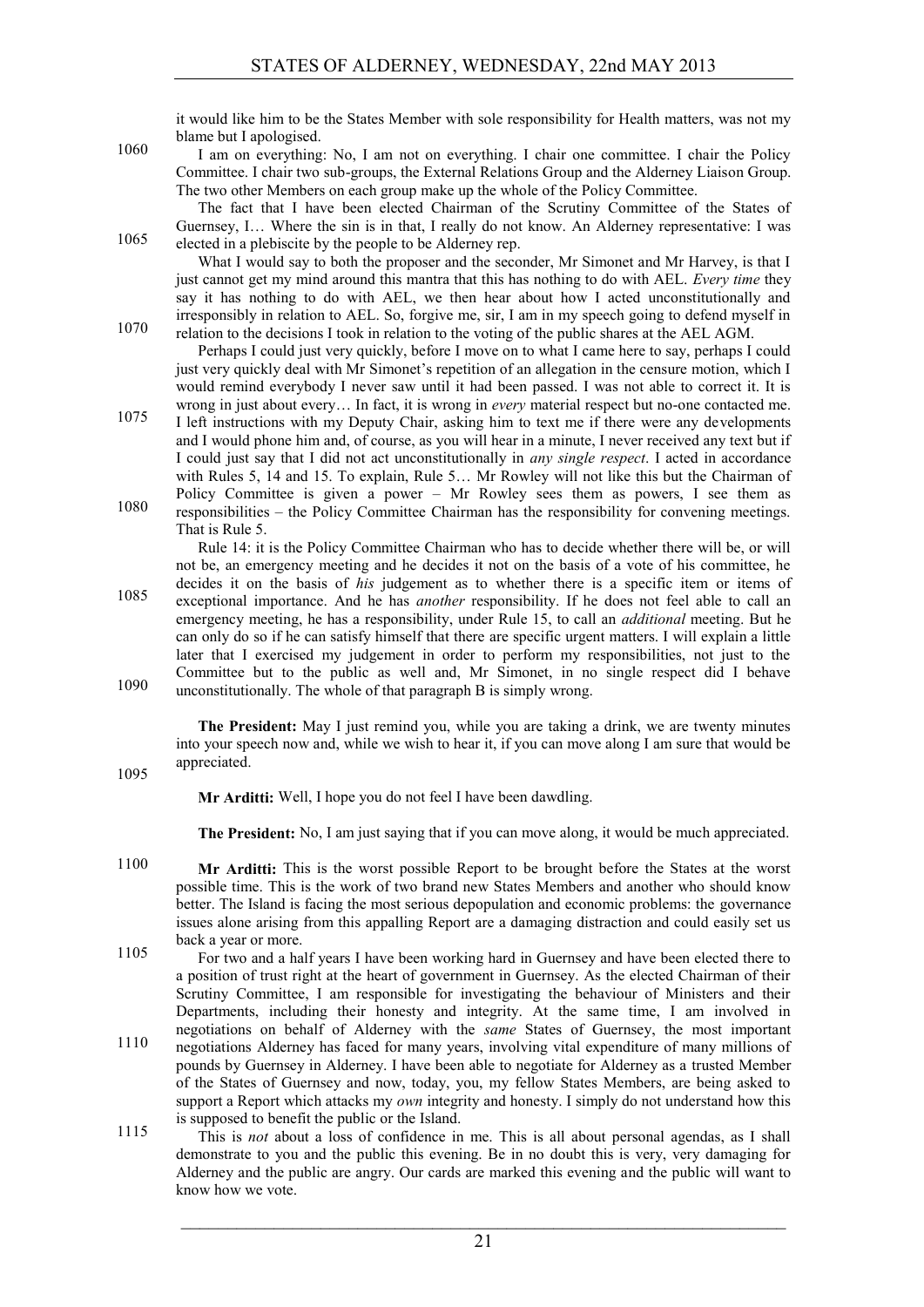Let us start by looking at this Report; it has to be of the lowest calibre imaginable, rightly castigated at the People's Meeting and by the public at large. In three respects this Report debases the Billet and the reputation of the States.

First, the Report identifies not *one* single instance, not *one* example, *not one shred of evidence* for the claims made by Mr Harvey and Mr Simonet. Let me remind you of their allegations  $- (1)$ Inappropriate conduct falling short of the standard to be expected of the Chairman of a States of

Alderney Committee; (2) Dishonesty, selfishness, lack of integrity, lack of objectivity, lack of openness; (3) Damaging the public's trust and confidence in the integrity of the States and bringing the States or its Members into disrepute.

What inappropriate conduct? When? Where? To whom? What dishonesty? When? Where? To whom? *How* did I bring the States or its Members into disrepute? When? A document which is designed to harm a person or his reputation by making or spreading scandalous claims without any 1130 support for those claims and without any examples or evidence or any attempt at justification is a scurrilous document.

The public picked this up immediately but the Report has not been withdrawn. I ask what does a scandalous, scurrilous Billet Report do for the Billet in which it appears or for the public trust and confidence in the integrity of the States? Who has brought the States and its Members into

disrepute, me or Mr Harvey and Mr Simonet in bringing this report to the States? Second, the Billet Report is hypocritical. It alleges that I have breached the Members' Code of

Conduct, yet Mr Harvey and Mr Simonet refuse themselves to be bound by the Code, which stipulates that the Members 'shall refer these complaints to an independent Code of Conduct Panel'. Mr Harvey told us that the Code of Conduct in Alderney is not legally enforceable. It is not

**A Member:** Yes, it is.

legally enforceable in Guernsey, either!

**Mr Arditti:** The point is that we are all issued with the Code of Conduct when we become States Members. It is there in our Members Handbook and I find it shocking that Members think they can decide whether to be bound by it or not. Mr Harvey and Mr Simonet are ready to use the Code of Conduct to peddle their scandalous, scurrilous claims but they are *not* willing to submit to the Code themselves. I say scandalous, scurrilous *and* hypocritical. Because of their total disregard of the public, I feel justified in adding the word 'arrogant' also.

Third, Mr Harvey and Mr Simonet do not even *rely* on their unsubstantiated claims. Read the Billet Report very carefully. What this Report boils down to is this: three out of five members of the Policy Committee passed a censure motion against me, in my absence, without asking for my side of the story. According to the Report, the rest of you do not need to know my version of event. You can simply take their word for it and support this Motion of No Confidence in me.

Let us be clear. No-one in this Chamber or outside believes that any one of you has lost confidence in me. It is patently clear that this Vote of No Confidence is actually about personal agendas. In just five months, this new States of Alderney has reverted to type. A former President said to me last August, 'Paul, you will never change the States of Alderney. It has always been that way and it always will.' My reply was: 'The day I believe you I will quit.'

We are *not* a Parish Council and we must stop behaving like a Parish Council. We are a selflegislating Crown Dependency and *nobody,* neither Guernsey nor the UK, owes us a living or even our existence. Our destiny is firmly in our hands, whether we like it or not. If we sink beneath the waves, we have only ourselves to blame. There is no lifebelt! Parish of Guernsey, forget it. It is not an option. They do not want another Parish and why would they? This Billet, this Motion,

lands us in an unholy mess and until it is solved we can forget about any solutions to the Island's crippling problems because, without good governance, solutions will not stick. I went to the cinema on Monday. I thought it would be a distraction to watch *someone else*

being assassinated! *(Laughter)* It would have made no difference if I had seen the film earlier because going to the theatre is not the real danger, the real danger is going on holiday. *(Laughter).* 1170 But there is a serious point to this story, a *very* serious point. Before the cinema I was talking to one of the largest employers on the Island and he said to me he had read this Billet Report and, if he were asked, he would not advise anyone to move here. He said the worst place for a good business is an Island with a Mickey Mouse government.

We *desperately* need to attract new residents and businesses, increase our footfall and attract inward investment. I say, repeatedly, in our situation we do not interview *anyone*, *they* are interviewing us. Be it a developer for a marina, investors for our tidal energy, or Fort Tourgis or, indeed, Guernsey for our airport. *They* are interviewing *us*. More than anything else, they need to be able to satisfy themselves that the Island has a stable, reliable, mature Government. They will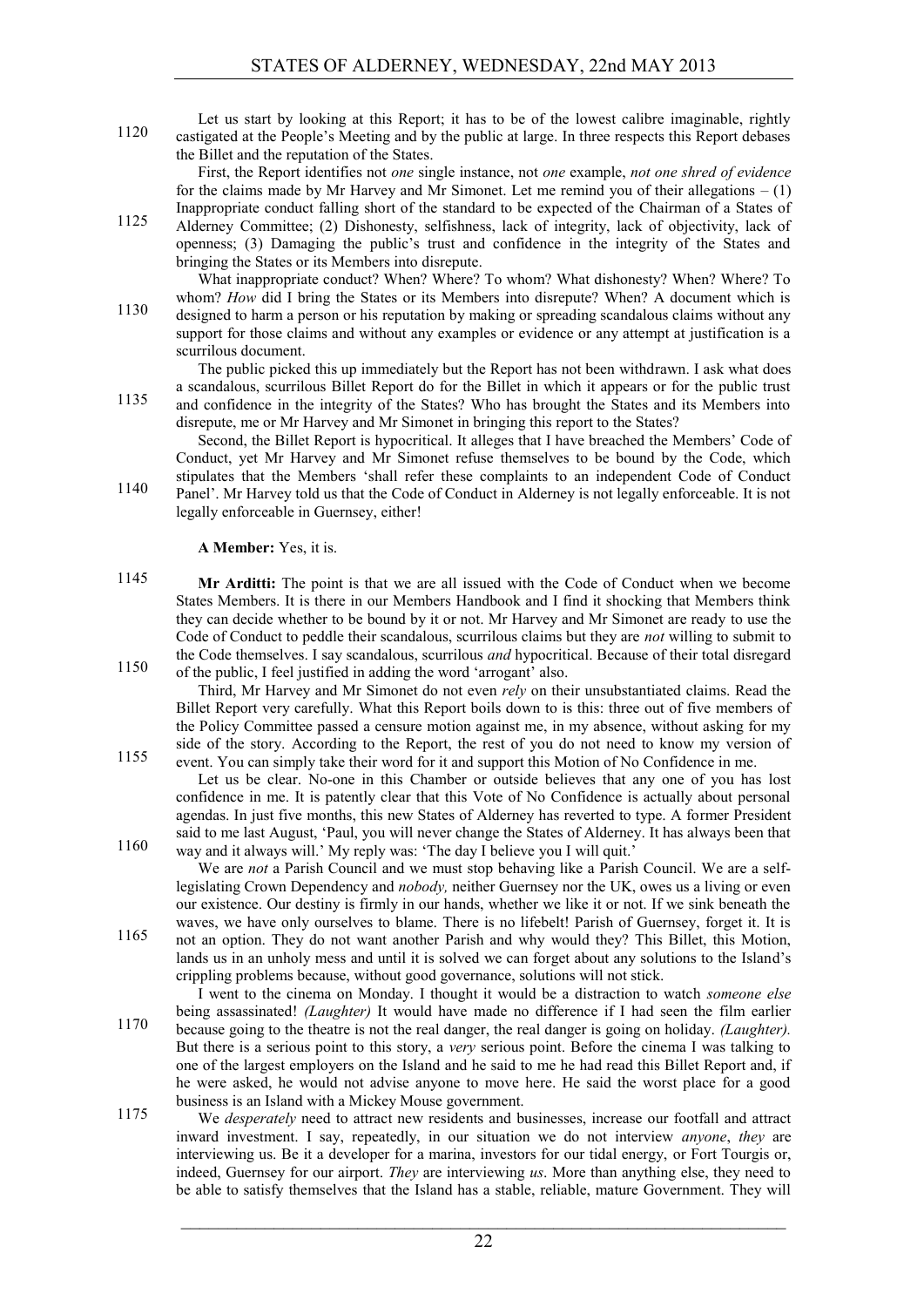1180 make their own enquiries and they will make up their own mind. None of them are going to risk their capital on reasonable terms in an Island with a Mickey Mouse Government. This is a Mickey Mouse Report and we will be diminished by it.

The only way out of the mess created by this Report is to nip it in the bud. Vote against this Motion before the crisis of governance begins. Our cards, as I have said, are now marked. We are being watched by the public how we vote.

Now, I shall attempt to put your minds at ease about my chairmanship of the Policy Committee because the Chairman, under our Constitution, is *not* the person the Policy Committee wants, nor is he supposed to be the winner of any sort of popularity contest. He or she is supposed to be the person who the full States, voting on behalf of the public, believes to be most competent for the  $1190$  job – a job which, as you will soon learn, makes the Chair unpopular with his Committee from time to time *if* he is doing his job properly.

AEL is a tiny utility company serving about fifteen hundred of us. The public are concerned that its board and administration are arrogant and too expensive, out of touch with their front line staff, the ones who actually make and distribute the electricity, out of touch with their customers and out of touch with the public, their owners. I have here an e-mail sent by the AEL director nominated by the States, Mr McDowall, on 22nd April to the Chair of AEL in which he dismissed

the public's long-standing concerns about AEL with the following words – and I quote:

'We have every intention of letting historical issues remain historical.'

1200

Later on, he describes the long-standing public concerns as 'nonsense'.

So, Mr McDowall's solution to these long-standing public concerns is to brush them aside, ignore the public. The correspondence also shows that Mr McDowall has done nothing during the past five months to investigate the public concerns or to brief the Chair of AEL about them. Mr 1205 McDowall did not appreciate Mr Jean's efforts to do Mr McDowall's job of investigating the public's concerns for him. This sentence in Mr McDowall's e-mail is very revealing:

'Louis Jean is abusing his position as a minority shareholder and my colleagues should face him down.'

Face him down? States Members should face Mr Jean *down. Outrageous!* 1210

Mr McDowall also accuses Mr Jean of confusing his role as a States Member: rubbish. It is not Mr Jean who has confused his role as a States Member. On the contrary, Mr McDowall is clearly confused about *his* role as a States Member, placed on the Board of AEL for the *public*: a simple question of conflict of interests, a *minor* duty to the Board and a very *majo*r duty to the public.

What *is* it about AEL? New directors go native very quickly and then they countenance no scrutiny of their activities. Mr McDowall presented papers for the AEL AGM to the April meeting of the Policy Committee and asked us to vote the public's majority shares *without even reading them*. I used my powers – responsibility – as Chair of Policy Committee to say 'No'. The public have repeatedly accused the States of Alderney of just rubber-stamping AEL resolutions and, despite denials, the public have been right.

It has been suggested to you that the Chair of AEL was upset by my e-mails, by e-mails I had allegedly sent to him and by a telephone conversation that I had with him: *not true*. The meeting went ahead in my absence on wrong information. Dare I say false information? I did not send the Chair of AEL *any* e-mails. I have never e-mailed him in my life. It turns out that Mr McDowall did. These were e-mails between States Members which Mr McDowall saw fit to pass on to the

Chair of AEL, a third party! And the telephone conversation? Very fairly, the Chair of AEL has reported that *he* became heated, not me.

Remember, this Billet does not tell me what I am accused of but I can tell you that, to the best of my knowledge, I have *disproved* every fact which you four – Mr Tugby, Mr Birmingham, Mr Berry and Mr Rowley – what you were told when you were asked to sign up for my removal. It was all *factually* wrong. Interesting, is it not? I am the one facing the No Confidence Motion, not Mr McDowall.

What am I supposed to have done wrong? I exercised my responsibilities as Chair of Policy Committee to postpone the AEL vote for one month. Call it power, if you like: I exercised my <sup>1235</sup> 'power' as Chairman of Policy Committee to postpone the AEL vote for *one* month. We now know that there was absolutely no reason why AEL could not adjourn its AGM to give Policy Committee Members time to consult the public about their concerns, to ask the questions at AEL which the public would want us to ask, to consult other States Members, who are not Members of Policy Committee, and to speak to the directors of AEL and to reflect on all sides of the story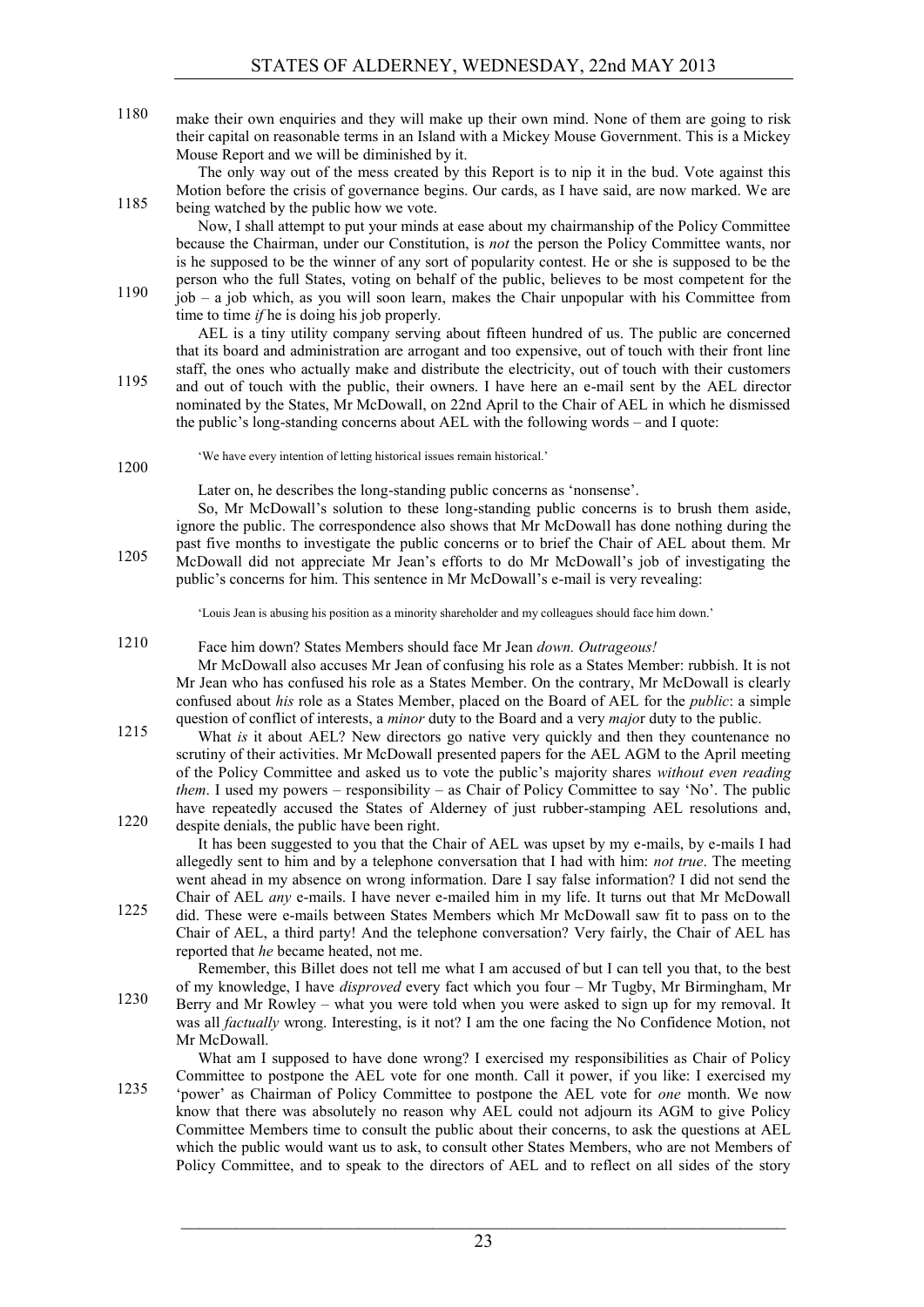1240 before deciding how to vote the public's shares on the resolutions which the AEL board were asking for – and others which States Members may have deemed appropriate to add.

Mr McDowall's response to my decision to exercise my power to delay for a mere month was to threaten to resign his States-nominated directorship of AEL. Now, there is a conflict of duty between public and AEL and Mr McDowall *presumes* to lecture Mr Jean about how to reconcile conflicts of interest! Unlike 2011 and 2012, the 2013 AGM went smoothly. Why? Because the public trusted that this new States was on the job. We were not. Mr McDowall's position has been, as he rightly stated: 'These are just routine resolutions. That is all we Directors are demanding.'

These are just routine resolutions… In other words, why will you not rubber-stamp our

resolutions, like you usually do? My duty, as Chair of the Policy Committee of this new States, was to use my powers to stop this rubber-stamping of AEL votes and defer the AEL vote for just one month and thereby address at least *one* of the public's historical concerns. At least we could then look the public in the eye and say 'We did not rubber-stamp these resolutions'.

By the time of the Saturday meeting, Messrs Harvey and Simonet had jumped on Mr McDowall's bandwagon. They wanted me to use a *very* important meeting with Mr Derek Coates for 'a *brief* discussion about AEL before voting the public's shares'. Back to the rubber-stamping 1255 again! I stuck to my earlier decision and said 'No. This will come before the May meeting of the Policy Committee in the proper way.' I was not satisfied that a mere five days was sufficient time

for Policy Committee members to investigate, consider and consult the public, non-Policy Committee States Members, or to properly question the AEL directors. Saturday came and my email the previous day was ignored. My three accusers attempted to force a vote and a row ensued.

Nobody in this Chamber *really* believes that my accusers, Mr Harvey, Mr McDowall and Mr Simonet, have lost confidence in me. Nobody believes that. The truth is that my duty to the public did not make me popular with them. A vote of no popularity, yes, guilty but no confidence, if they had truly lost confidence in me, they would have been able to answer the public's demands to tell 1265 them why and how.

Now we come to the alleged crisis. Crisis? What crisis? A phoney crisis precipitated by Mr McDowall. He had already threatened to resign, along with the Chair of AEL. *What was Mr McDowall thinking of?* He is a sworn States Member, duty bound to the public, yet he threatens to resign from his post on the AEL board –

1270

**The President:** Mr Arditti, I think you have made this point several points before. I think you have made the point that he threatened to resign before and I would ask you to keep to your speech without repeating the same facts to emphasise them. Just stick to the facts, please.

1275 **Mr Arditti:** – resign, rather than defer the AEL AGM to assist the public and the Policy Committee for a month. Instead of *persuading* the Chair of AEL to delay for a month, he encourages him to resign and then screams: 'Resignation crisis! Remove Arditti. He has left us in crisis' – a crisis which he himself has precipitated. What *is* that all about?

Leading the Island into a crisis: the lights would go out in Alderney because Mr McDowall and the Chair of AEL would resign… Poppycock and bunkum! (1) This resignation by the Chair of AEL, rather than delay the AGM for a mere month, would have been un-businesslike and unprofessional and I do not believe that the Chair of AEL would have done it. The Chair of AEL said himself 'I do not feel able to just walk away'. I respect him for that. (2) In the unlikely event that they had gone ahead with their threat, it would have been a case of the tail wagging the dog at

- best, blackmail at its worst, either way unacceptable to the public and not something that any 1285 credible States should tolerate. (3) A replacement Chair of AEL would have been required to step in and there are several in Alderney who would be suitable and who also have experience of AEL. (4) Directors and banks have a part to play in an electricity company but the lights would *not* have gone out in Alderney. Electricity comes from fuel oil and the front line staff. In the event, no
- sound reason has ever been produced why the AGM could not wait for a mere month for Policy Committee to give proper consideration to the voting of the public's shares. In my absence, my accusers, Mr Harvey, Mr McDowall and Mr Simonet, fanned Members'

alarm with this e-mail:

'The board now has the strong support of the financing institutions, something that was not in evidence before.' 1295

Why should the lights go out now without that support? Why do we need that support now, as Mr McDowall himself wrote in his own e-mail:

'…bank support had not been in evidence before'? 1300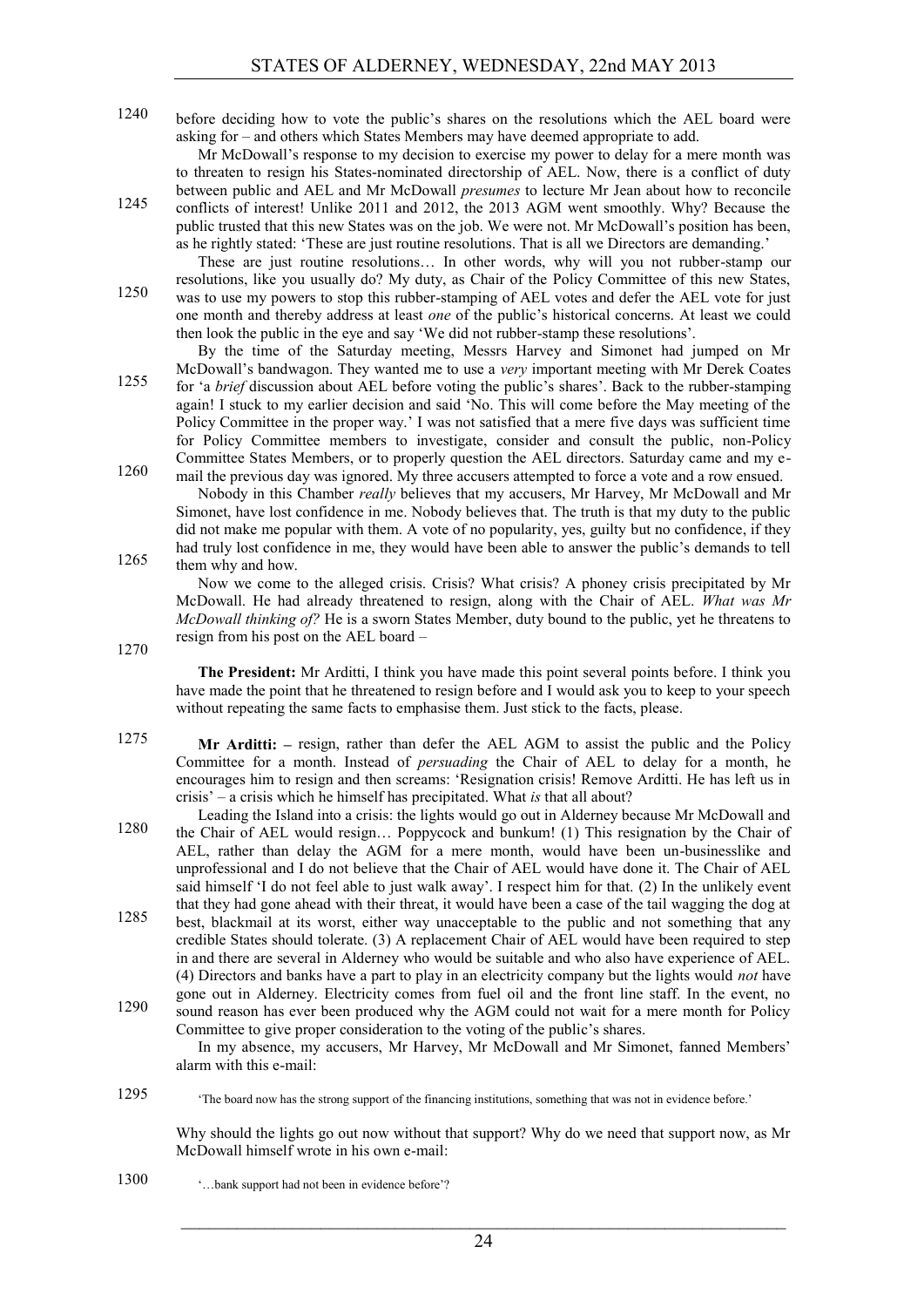On the Sunday I left the Island, leaving written instructions with my Deputy Chair, Mr McDowall, to contact me by text message in case of any developments so I could phone him back. The next day, Monday, less than twenty-four hours later, in my absence, without texting me, Mr McDowall reversed my decision and called an Emergency Policy Committee meeting at which the three of them, Mr Harvey, Mr McDowall and Mr Simonet, voted the public's shares in AEL.

Now we get to the crux of the matter. The three Policy Committee members did not lose confidence in me. If they had, they would be able to show good cause and would not have refused to tell me, and the public, what, in all that, I am supposed to have done wrong. No, they have not lost confidence in me. What is this *really* about? The public want a leader but some States Members do not. This Motion is *introspective*. It is about some States Members and how they want to be treated. They want to feel important, comfortable, whatever turns them on… but not whatever turns the public on. A crippling problem with the States of Alderney, which Mr Llewellyn and I hoped to solve, is a certain solidarity between States Members from which the public is excluded. States Members behave like a club and the public are not members.

Take the Island's journalists, for example. They are treated like pariahs by States Members – 1315 some of them – because they serve the public and scrutinise what we are doing and shine a light on our failures. Do you not find it alarming, we the States of Alderney in just five months are exhibiting the same symptoms as our predecessors, the same symptoms as AEL? Section 42 of our Constitution in relation to People's Meetings requires the giving of

1320

'any explanation required by the People's Meeting… any explanation required by the People's Meeting.'

The Convener was asked and refused. We shall have to find out later whether this meeting today and the vote at the end of it is valid or not but, irrespective of that, the absence of any explanation was wrong. Some will say 'Paul, they will not vote for you if you say the Convener was wrong. You will not make yourself popular in the States Members' club', but I do say, Mr Birmingham, you were wrong. I do that because, if the Chair of Policy Committee cannot do that, then we will never succeed in finding and implementing *any* solutions to the Island's problems.

This is a Mickey Mouse Motion for my removal. For what? For doing my job, for trying to get my three accusers to keep their heads and keep faith with the public.

We have ten decision makers in a bus and if they cannot have ten pairs of hands on the steering wheel, they want nobody's hands on the steering wheel. None of you *really* thinks that I am not up to the job. You have not *really* lost confidence in my ability to do the job. This is about popularity and personal agendas.

1335 I can rise above this, if you can. Mr McDowall and Mr Harvey have only been States Members for five months, they have a lot to contribute but they also have a lot to learn about Alderney politics and the duties of a States Member, not the sort of thing you are supposed to say in the States of Alderney. I have certainly learned a lot; a lot from all that has happened, for which I accept my share of the responsibility. I urge you all at this critical time to put aside *all* personal

- agendas and form a new solidarity with the public. We know what the public want, vote against this Motion and refer any complaints to the Independent Code of Conduct Panel, if you must. It is there, you can agree to it. Whatever the legislative state, it is there and you are entitled to agree to it.
- I would also welcome a constitutional conference with the public to see what amendments we can make to our Constitution in order to provide *them* with a better States. But, today, we are on the brink and I urge you to pull back. Vote against this Motion and let us get back to work for the public, trying to deal with the Island's serious and pressing problems. We ignore the public this evening at our peril.

Thank you, sir.

1350

**The President:** Thank you very much, Mr Arditti. Mr Simonet, would you care to summate?

#### **Mr Simonet:** Yes, thank you, Mr President.

1355 I thank Mr Arditti for his speech and I will try and make mine not as long.

I have taken note of Mr Arditti's speech: it is very interesting, there are enough red herrings in it to fill a trawler! He keeps going on about AEL and the historic issues. Let me point out that the AGM went ahead. It went ahead because we, as a Policy Committee, passed the resolution which was just the normal standard resolution that you passed every year. At that AGM there were minority shareholders present, now amongst those minority shareholders were some of this Island's most respected people who, last year, did have issues with AEL and this year

 $\mathcal{L}_\text{max}$  , and the contribution of the contribution of the contribution of the contribution of the contribution of the contribution of the contribution of the contribution of the contribution of the contribution of t 25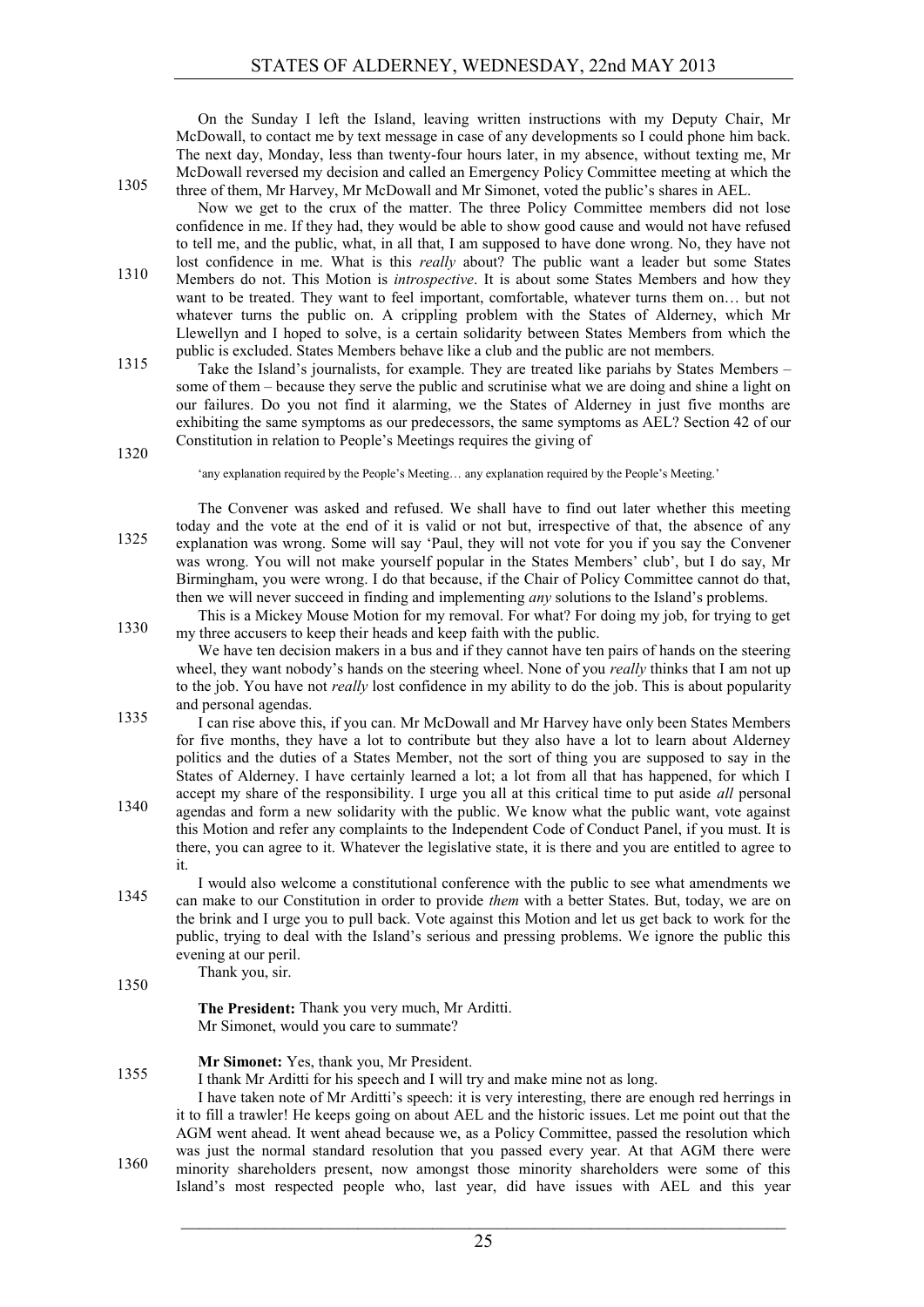complimented AEL and applauded them for the good job they were doing. That is all the evidence you need to understand that this whole issue that Mr Arditti has been talking about with AEL is just a complete red herring.

Now Mr Arditti, again, he is a very eloquent man and he would beat me hands down in those stakes and in that race, so it is difficult for me to go through every item that he has talked about. But there is just one issue here – and there is one issue alone – Mr Arditti seems to miss altogether. He has missed it out, it is not important, and that is, before he would open a meeting he demanded that we agree to his resolutions before that meeting was opened –

**Mr Arditti:** Point of Order.

1370

**Mr Simonet:** – and that is not acceptable in any constitution – any democratic constitution – in the world and that is evidenced by all of us who were there... 1375

**Mr Arditti:** Point of Order.

**The President:** Yes, Point of Order.

1380 **Mr Arditti:** That is factually incorrect. What I said was – I was not telling Members how to vote – what I said was that I would call a meeting if AEL were in a position to ask us to hold a vote on that subject. I was not telling you how to vote, I was saying I would convene a meeting for the purpose of such a vote.

1385 **The President:** Thank you. Carry on, please, Mr Simonet.

**Mr Simonet:** Thank you. Mr Arditti, we will have to agree to disagree and so will the other people who were there. We know *quite clearly* what was said. That is what angered us, that is what enraged us and that was the final straw. I will not work, and cannot work, with anyone who actually puts that proposition to me: vote the way I say or this meeting will not open. Therefore I will try and just sum up.

Mr Arditti was elected as a Member of the States of Alderney by the people of Alderney and it is, of course, right that only the people can remove him from States via the ballot box. However – and this is a crucial point of which he, as evidenced by his misguided and unhelpful media 1395 campaign, seems to be in blind or wilful ignorance. Mr Arditti was placed in the position of Chairman of the Policy Committee by the consent and the application of his peers, *this* States of Alderney. When this appointment was made by the States no prior public debate was had, no external opinions sought, no conversations held in the media… The plain fact is that Mr Arditti was appointed to lead the Policy Committee as its Chairman by a majority of his peers, the elected

Members of the States of Alderney.

But he has now, as evidenced by the letter referred to in the Motion, plainly lost the confidence and support and, by implication, the authority given to him by those very same peers. It is therefore right that the consent previously given to affirm his appointment should now be tested and formally restated or withdrawn and this is precisely what we are doing here this evening by 1405 voting on this resolution. For my part, I am saddened that Mr Arditti has forced us to deal with this matter in a rather unseemly manner and I have no doubt that his actions and behaviour since his appointment of Chairman of the Policy Committee, culminating with his handling of the events surrounding the issues concerning AEL and, frankly, his subsequent responses, have shown him to <sup>1410</sup> be completely unsuited to that position. Accordingly, I will be casting my vote in favour of this resolution and I urge other States Members to do the same.

**The President:** Thank you very much, Mr Simonet.

Madam Greffier, if you would be kind enough to call the vote please on Section 8.

1415

*A vote was taken and the result was as follows:*

|      | <b>FOR</b>    | <b>AGAINST</b> | <b>ABSTAINED</b> |
|------|---------------|----------------|------------------|
| 1420 | Mr Tugby      | Mr Arditti     | Mr Roberts       |
|      | Mr Birmingham | Mr Jean        |                  |
|      | Mr Berry      |                |                  |
|      | Mr Harvey     |                |                  |
|      | Mr Simonet    |                |                  |
|      |               |                |                  |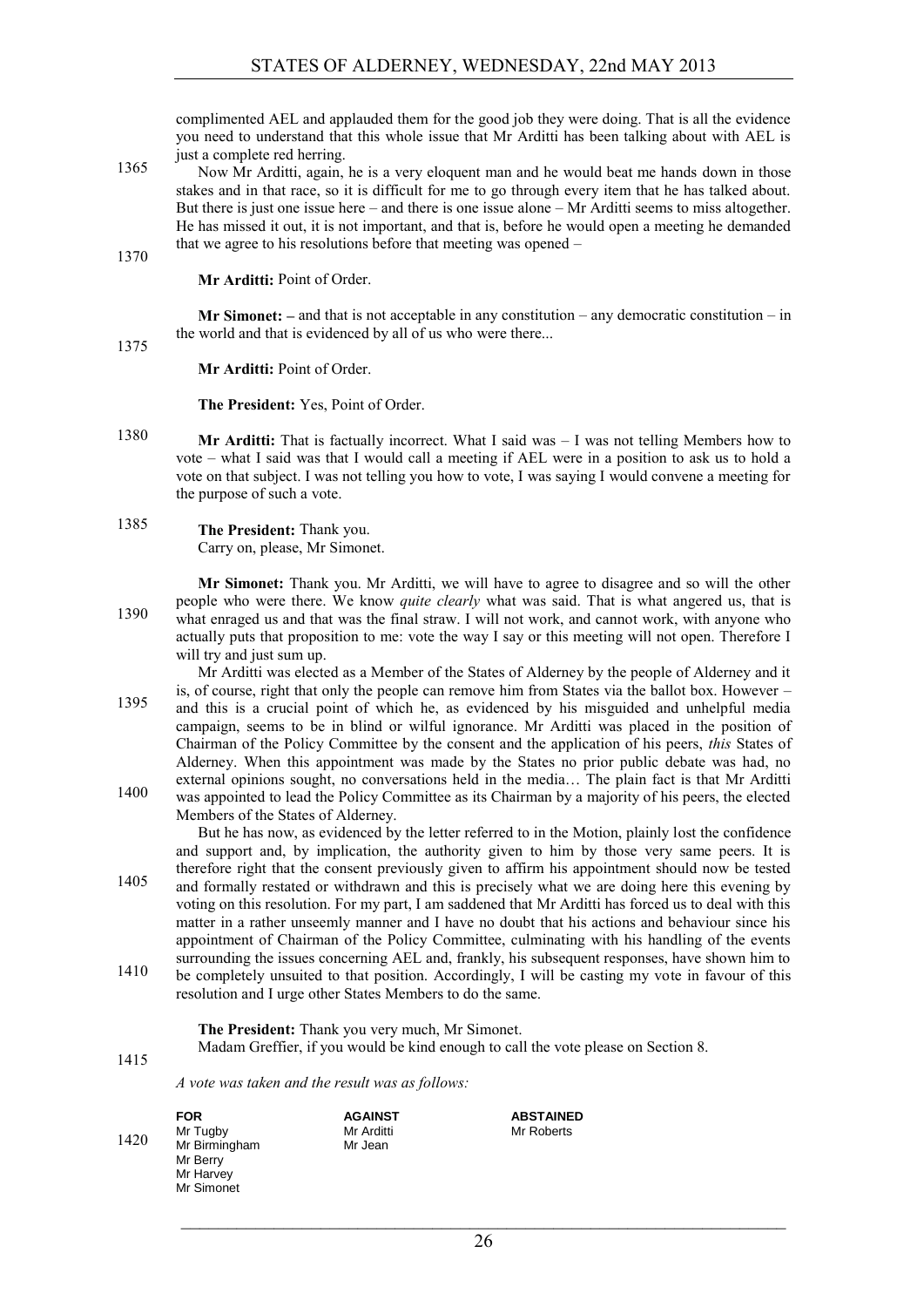#### Mr McDowall

## 1425 Mr Rowley

**The Greffier:** The first half of that resolution, sir, the proposition, is carried.

#### **The President:** Thank you very much, Madam Greffier, we move on to Section B, to elect a 1430 Chairman of that Committee – that Committee being the Policy Committee, Policy and Finance Committee.

Do we have any nominations for Chairman of this Committee? Mr Harvey?

#### 1435 **Mr Harvey:** Sir, I would like to nominate Mr Simonet for the Chair of Policy Committee and *solely that*. *(Noise in the public gallery)*

**The President:** Silence, please, or we will have people out of here.

1440 **Mr Harvey:** Solely that, as he understands and I think fully accepts, we want a Chairman of a Committee, not a 'senior politician'.

**The President:** Do we have a seconder?

1445 **Mr McDowall:** I second that.

**The President:** Thank you very much. Do we have any other proposals? We have no other proposals. In that case, does anybody wish to speak with regard to the proposal for this Chairman?

1450

1460

**Mr Jean:** Yes, I would like to, if I may briefly. I am dissatisfied with this. This is a reward for ill-gotten gains and no good will come of it, but there we are.

**The President:** Thank you very much, Mr Jean. Does anybody else wish to speak on this 1455 proposal?

Mr Tugby.

**Mr Tugby:** I just hope that Mr Simonet, if he is elected, will try and unite us all again and look seriously at getting us all involved in the Policy Council.

**The President:** Thank you very much, Mr Tugby. Does anybody else wish to speak before we vote? Mr Rowley.

1465 **Mr Rowley:** I would just like to echo Mr Tugby, sir.

**The President:** Does anybody else wish to speak before we vote? Thank you, Madam Greffier, call the vote, please.

**The Greffier:** Sir, there is only one nomination and under the rules of procedure as there is only one nomination there is no need to take it to a vote.

**The President:** Thank you very much. So can you just read out the result of that for the people, please . 1475

**The Greffier:** Yes, sir, Mr Simonet is the Chair of the Policy and Finance Committee, known as The Policy Committee.

1480